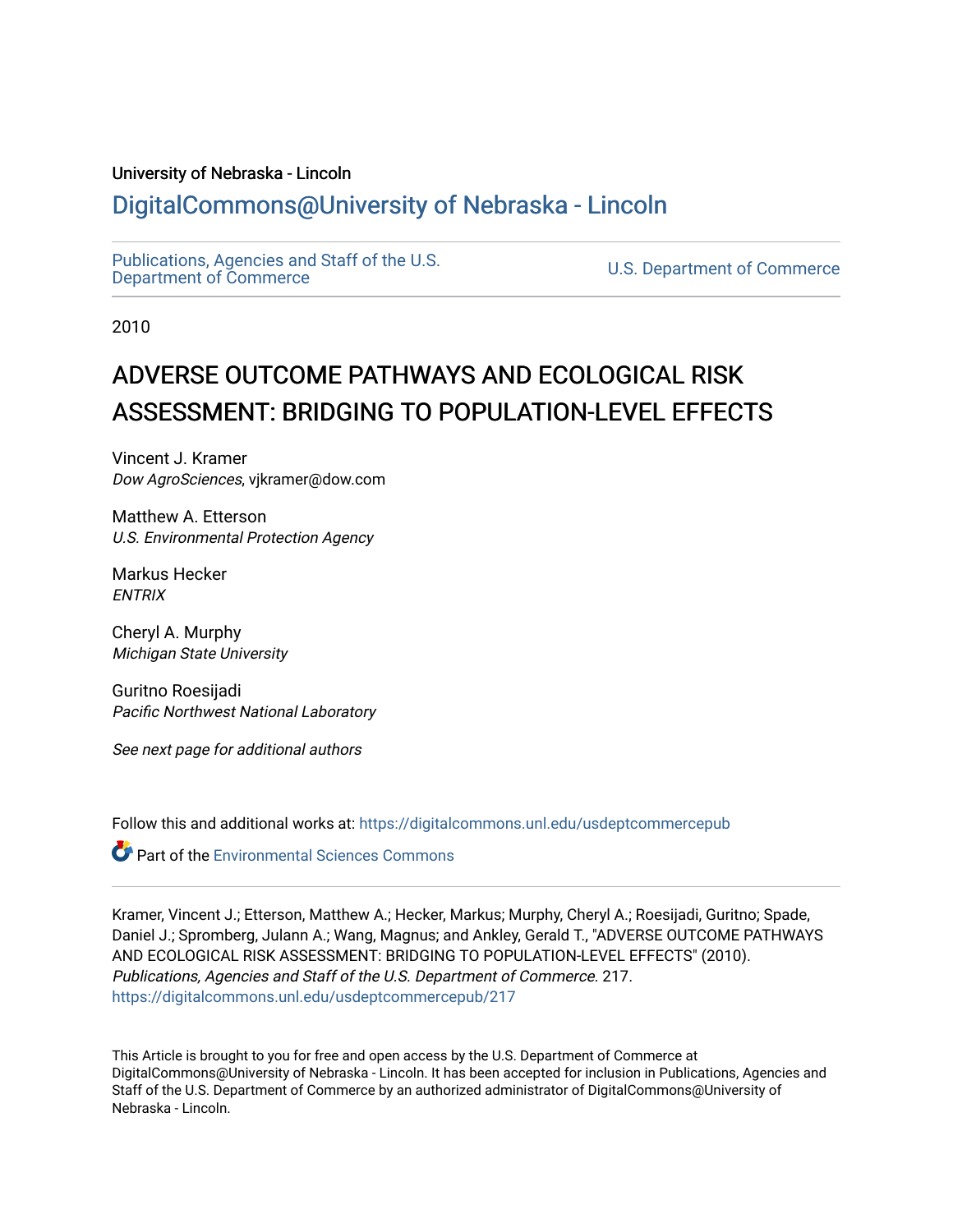## Authors

Vincent J. Kramer, Matthew A. Etterson, Markus Hecker, Cheryl A. Murphy, Guritno Roesijadi, Daniel J. Spade, Julann A. Spromberg, Magnus Wang, and Gerald T. Ankley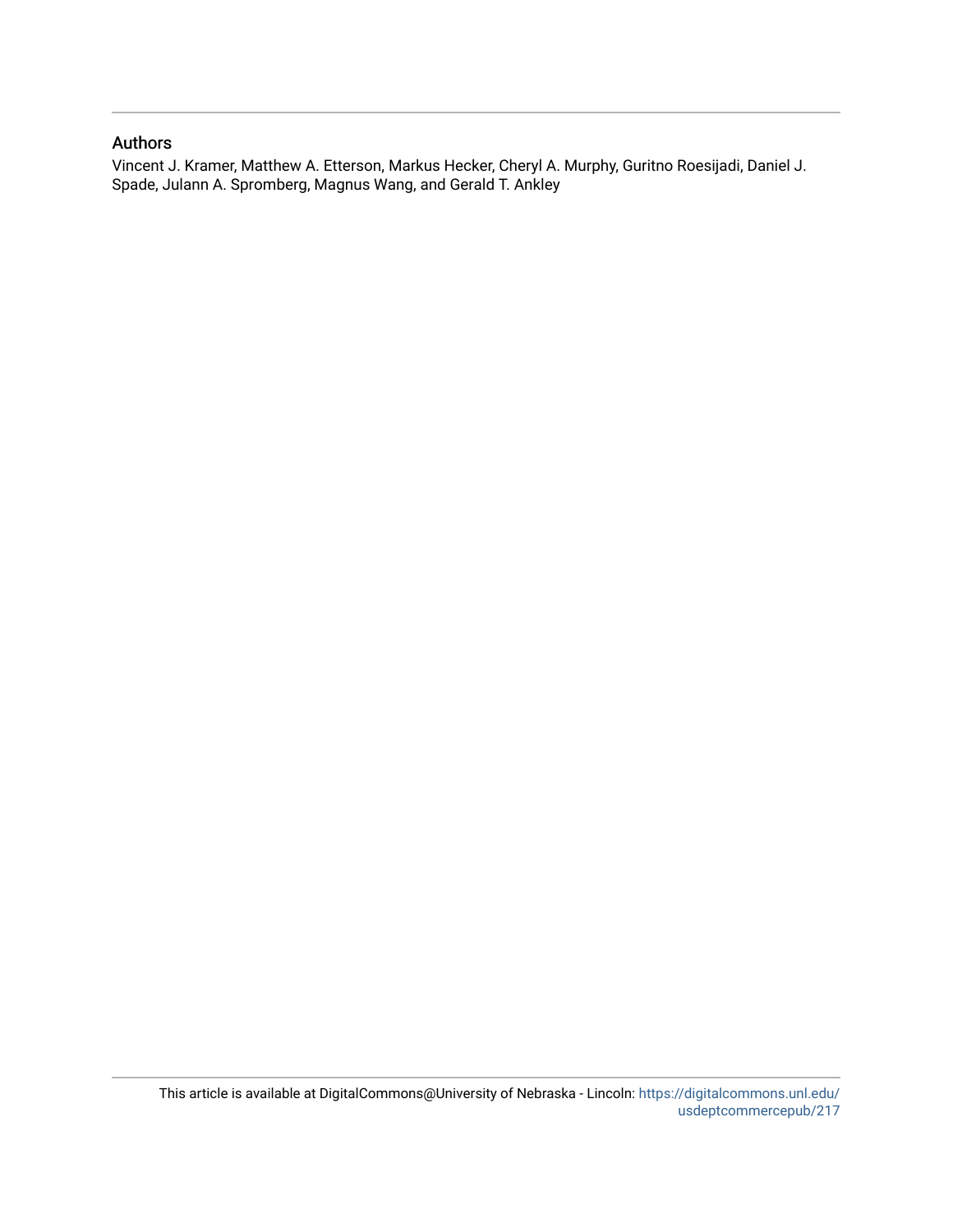

### Predictive Ecotoxicology Workshop

## ADVERSE OUTCOME PATHWAYS AND ECOLOGICAL RISK ASSESSMENT: BRIDGING TO POPULATION-LEVEL EFFECTS

VINCENT J. KRAMER,\*† MATTHEW A. ETTERSON,‡ MARKUS HECKER, § CHERYL A. MURPHY, || GURITNO ROESIJADI,#

DANIEL J. SPADE,  $\dagger \dagger$  JULANN A. SPROMBERG,  $\ddagger \ddagger$  MAGNUS WANG, §§ and GERALD T. ANKLEY $\dagger$ 

yDow AgroSciences, Indianapolis, Indiana, USA

zU.S. Environmental Protection Agency, Duluth, Minnesota

§ENTRIX, Saskatoon, Saskatchewan, Canada

||Michigan State University, East Lansing, Michigan, USA

#Pacific Northwest National Laboratory, Sequim, Washington, USA

<sup>††</sup>University of Florida, Gainesville, Florida, USA

##National Oceanic and Atmospheric Administration Fisheries, Seattle, Washington, USA

§§RIFCON, Heidelberg, Germany

(Submitted 14 September 2009; Revised 28 November 2009; Accepted 2 March 2010)

Abstract*—*Maintaining the viability of populations of plants and animals is a key focus for environmental regulation. Population-level responses integrate the cumulative effects of chemical stressors on individuals as those individuals interact with and are affected by their conspecifics, competitors, predators, prey, habitat, and other biotic and abiotic factors. Models of population-level effects of contaminants can integrate information from lower levels of biological organization and feed that information into higher-level community and ecosystem models. As individual-level endpoints are used to predict population responses, this requires that biological responses at lower levels of organization be translated into a form that is usable by the population modeler. In the current study, we describe how mechanistic data, as captured in adverse outcome pathways (AOPs), can be translated into modeling focused on population-level risk assessments. First, we describe the regulatory context surrounding population modeling, risk assessment and the emerging role of AOPs. Then we present a succinct overview of different approaches to population modeling and discuss the types of data needed for these models. We describe how different key biological processes measured at the level of the individual serve as the linkage, or bridge, between AOPs and predictions of population status, including consideration of community-level interactions and genetic adaptation. Several case examples illustrate the potential for use of AOPs in population modeling and predictive ecotoxicology. Finally, we make recommendations for focusing toxicity studies to produce the quantitative data needed to define AOPs and to facilitate their incorporation into population modeling. Environ. Toxicol. Chem. 2011;30:64-76.  $\odot$  2010 SETAC

Keywords—Risk assessment Chemical toxicity Adverse outcome pathway Population model Pellston workshop

#### INTRODUCTION

A recent report from the U.S. National Research Council (NRC) entitled ''Toxicity Testing in the 21st Century: A Vision and a Strategy'' ([1]; http://www.nap.edu/) describes challenges facing scientists responsible for determining human health effects of toxic chemicals and proposes a path forward designed to increase testing efficiency and reduce uncertainties associated with prediction of chemical risk. A critical focus of this proposed approach is incorporating mechanistic toxicology data into the risk assessment process. Many of the same challenges described by the NRC report for human health toxicology are also applicable to regulatory ecotoxicology. For example, one must consider the potential ecotoxicity of an increasing number of chemicals to meet new legislative mandates, while better focusing and reducing uncertainty of data collection associated with extant testing programs [2]. For human health assessments, mechanistic data could play a role in meeting these ecological risk assessment challenges [3]. Human

health and ecological risk assessments have important differences, however, that must be considered in light of the U.S. National Academy of Sciences recommendations. One of these is the focal point of the assessment. The goal of human health assessments is to protect the individual. Conversely, although testing to support ecological risk assessments for chemicals usually is conducted at the level of the individual, the goal of these assessments typically is to protect the status of populations. Hence, the results of laboratory testing need to be translated into predictions of population status.

The continuing persistence of populations is a key concern for environmental regulations [4–7]. Population-level responses integrate the cumulative effects of chemical stressors on individuals as those individuals interact with and are affected by their conspecifics, competitors, predators, prey, habitat, and other biotic and abiotic factors. The interactions of populations within communities across landscapes constitute a functioning ecosystem. Models of population-level contaminant effects, therefore, can integrate information from lower levels of biological organization and feed that integrated information, if needed, into higher-level landscape and ecosystem models.

In the current study, we describe how quantitative mechanistic data, as defined in adverse outcome pathways (AOPs) [8,9], can be placed into a computational framework and translated into population-level modeling that can be used in subsequent population-level risk assessment. An AOP has been

Presented at the SETAC Pellston Workshop, Forest Grove, OR, USA, April 18–23, 2009.

<sup>\*</sup> To whom correspondence may be addressed (vjkramer@dow.com).

Published online 20 October 2010 in Wiley Online Library (wileyonlinelibrary.com).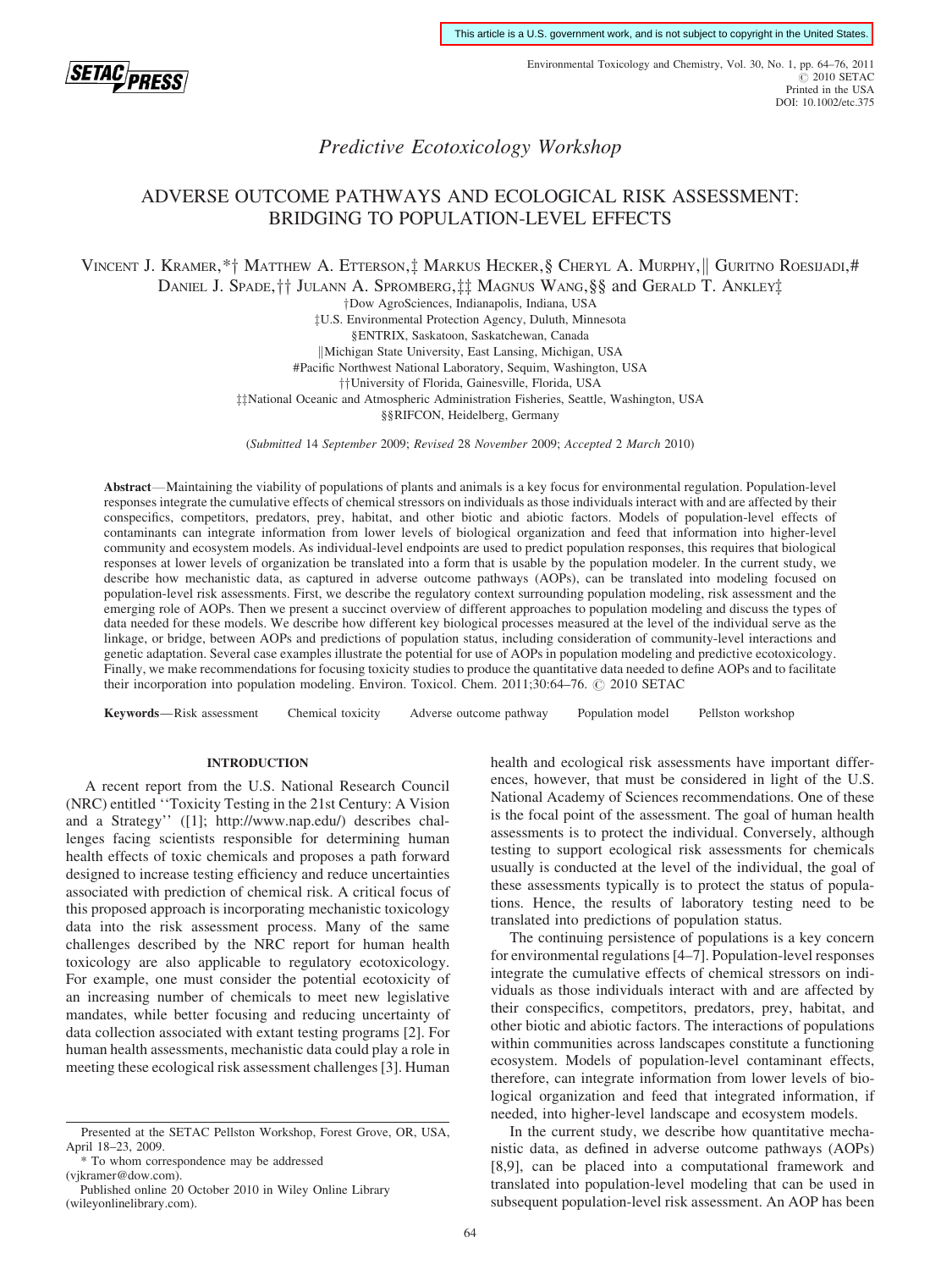Bridging adverse outcome pathways to population-level effect Environ. Toxicol. Chem. 30, 2011 65



Fig. 1. Role of the individual organism in relating adverse outcome pathways (AOPs) to ecologically relevant levels of biological organization. The ''-omics'' tools provide data to support identification of AOPs, whereas life-history, landscape, and other biotic and abiotic stressors provide context to the population-level models built on the individual organism response.

defined by Ankley et al.[8] (page 730) as ''a conceptual construct that portrays existing knowledge concerning the linkage between a direct molecular initiating event and an adverse outcome at a biological level of organization relevant to risk assessment.'' The AOP approach we discuss here translates mechanistic data to individual-level data centered on key outcomes related to survival and reproduction that can be quantitatively linked to population models (Fig. 1).

#### REGULATORY CONTEXT

Ecological risk assessments within regulatory frameworks are tailored to fit decision-making needs, quality of available data, and legally mandated protection goals. Protection and risk assessment for individual organisms is one approach taken in the management of endangered species [10,11]. However, other regulatory frameworks such as those governing wastewater discharge permits, manufacture of new chemicals, and pesticide registration, for example, take into consideration the assessment of the magnitude, duration, and severity of effects on individuals as these factors relate to the impact on the long-term viability and continuing persistence of populations [12]. The context of the population within the landscape and ecosystem of interest also should be taken into account, because these factors can impose spatial and resource limitations on populations. Simplified conservative ecological risk assessments often are the starting points for regulatory decision making. These first-tier assessments seek to protect populations by considering effects on individuals through the application of standardized safety factors to endpoints derived from laboratory studies such as acute mortality and measures of individual lifetime reproductive success. Population modeling is not considered in first-tier risk assessments. Higher-tier assessments can be employed when the first-tier assessments suggest potentially unacceptable risk to the individuals and by extension the populations under consideration. Often, these higher-tier assessments employ empirical measures of population-level responses determined through laboratory, semi-field, and field studies. Population models, especially those informed by AOPs, could be employed to generalize the results of these highertier studies to other landscapes and exposure situations and, in the absence of higher-tier studies, provide a means of translating individual-level study results to population-level responses.

Estimates of the ecological risk of environmental contaminants are based on responses in toxicity studies on individuals that are translated into possible population-level effects through a series of assumptions and safety factors. For example, mortality or chronic effects on growth or reproduction as observed in a standard laboratory exposure setting with a standardized species are assumed to provide the information needed to set standards to protect untested wild species of all age classes under all environmental conditions, as long as an adequate margin of safety is built into the risk assessment process. Quantitative mechanistic toxicological data, as encompassed by AOPs, collected at lower biological levels of organization could play a critical role in strengthening confidence in regulatory ecotoxicology and risk assessment.

Through understanding toxic mechanisms, more effectively extrapolating chemical effects across species, thereby reducing risk assessment uncertainty and enhancing environmental protection, should be possible [13]. An understanding of chemical mechanism of action also forms the basis for crosschemical extrapolation, using approaches such as read-across or quantitative structure–activity relationship modeling [14]. In the absence of experimental studies of mixtures, knowledge of toxicity mechanisms can inform the prediction of effects of chemical mixtures, thereby suggesting whether a risk assessment should be based on cumulative rather than single chemical exposures. Also, mechanistic information enables the development of hypothesis-based testing approaches, in which potentially sensitive species and endpoints can be targeted for testing, thereby better focusing limited resources and possibly reducing animal use. Despite these potential benefits, the historical drawback to mechanistic toxicology has been an inability to translate this information into endpoints useful for predicting risk at the population level. The challenge and goal, therefore, is effectively translating quantitative mechanistic AOP data to higher-level responses meaningful to population modeling and ecological risk assessment. A conceptual framework to support this translation is the AOP [8,9].

Risk assessors need to consider whether a risk assessment prediction based on population modeling is reliable and realistic. In this context, model validation is a critical requirement [15]. A recent review [16] indicated that, of 40 models developed for pesticide risk assessment, testing, verification, or validation were not considered in 70% of them. One factor that can explain this discrepancy is that most models were not explicitly designed for regulatory decision making. Risk assessors should specifically address the validity and representativeness of the population models used, and, if AOPs are incorporated into the models, how that mechanistic information affects model performance.

Successful integration of AOPs into population models used in a regulatory context will require models for both forward simulation and parameter estimation [17]. In forward simulation, population models predict population state-variables conditional on a set of estimated model parameters such as demographic rates and their functional relationship to AOPs. Demographic projection, population forecasting, and population viability analysis are common examples of forward simulation. In parameter estimation, data pertaining to population state variables are used to estimate individual-level demographic parameters such as survival, reproduction, and growth rates. Mark–recapture studies, nest-survival estimates, and age-structure surveys are common methods for retrospective analysis. Historically, parameter estimation techniques have tended to come from statistical estimation theory and likelihood analysis, whereas forward simulation techniques have employed differential equations, matrix analysis, and simulation methods based on random number generators. This has resulted in different mathematical methods for forward simulation versus estimation and the potential for incompatibility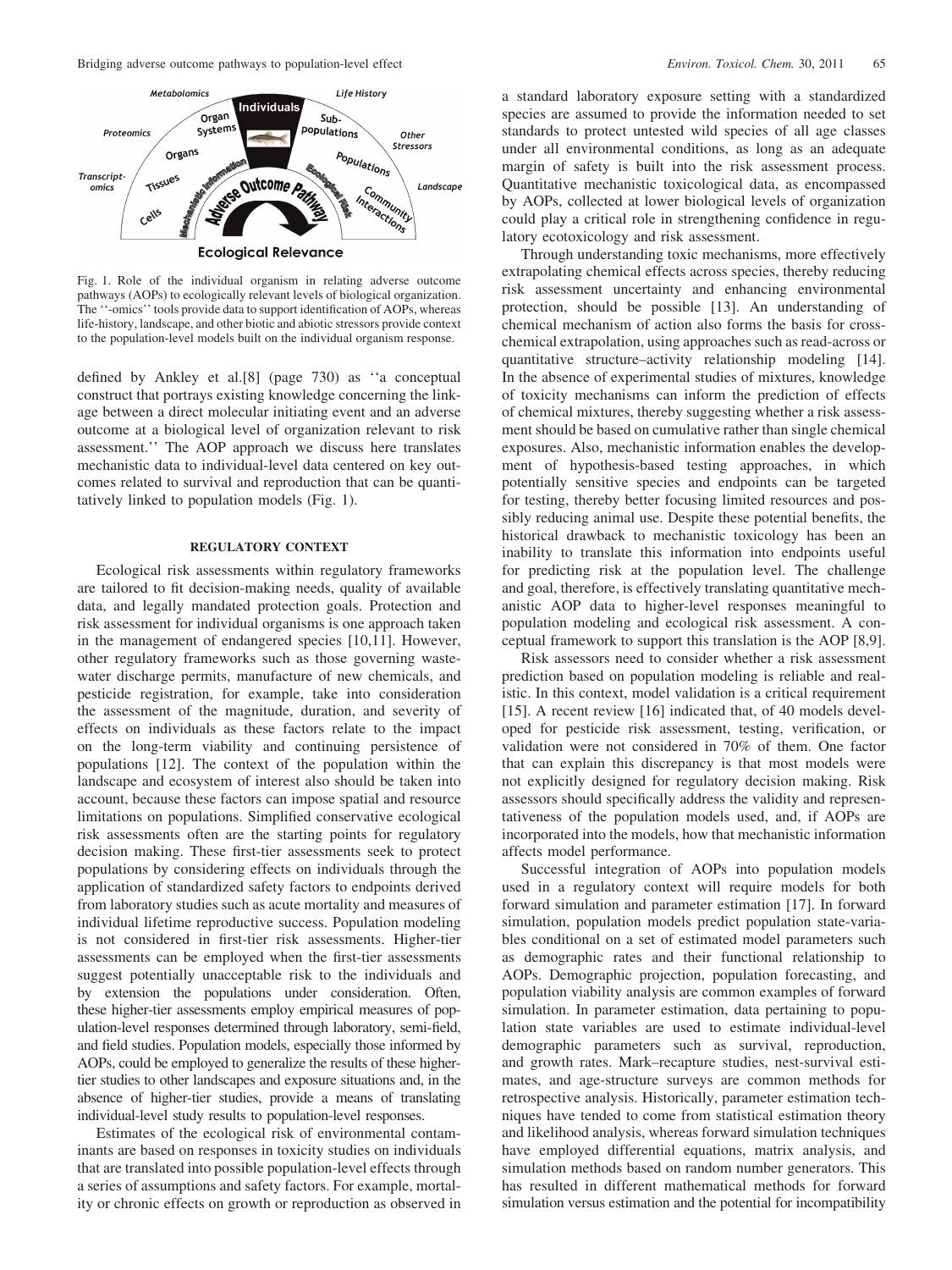between estimated demographic parameters and projection models in which they are used. In a population context, Clark [18] advocated the development of a common set of mathematical methods for prospective and retrospective modeling. In an ecotoxicological context, for example, Bennett and Etterson [19] have developed a unified mathematical framework for prospective and retrospective analysis of avian reproductive success.

#### SURVEY OF POPULATION MODELS

A wide variety of population models have been used in ecological risk assessments. Population models integrate births, deaths, immigration, and emigration to predict the future behavior of a population or to detect previous or current adverse effects on population productivity or structure. Different types of models can include more or less biological detail related to population class structure, physiological responses, density factors, stochasticity, and spatial information [20]. Numerous reviews delve into the intricacies, strengths, and weaknesses of the various types of population models that have been applied to ecological risk assessment. Although a large number of population models are available for almost any taxonomic group, the question of how to perform risk assessments with population models is still under debate. A complete discussion about which population-level endpoints may be used and how risk assessments that incorporate population modeling shall be performed is beyond the scope of this article. For further discussion, refer to Barnthouse et al. [7], Munns et al. [21], Pastorok et al. [22,23], Thorbek et al. [24], or Wang and Grimm [25]. Each type of model serves to answer specific questions related to abundance, productivity, viability, extinction, and recovery while having different data requirements, assumptions, generality, realism, and regulatory applicability [21]. Some general constructs that could integrate AOP information include ordinary differential equations, structured demographic (life-history) models, individual-based models, and dynamic energy budget models. These models can incorporate density dependence, and environmental stochasticity, and most can be adapted as spatially explicit models.

One of the simplest forms of modeling population dynamics is through ordinary differential equation models, also called scalar or unstructured models. Such models apply rate of change (birth, death, immigration, emigration rates per unit of population such as the individual or biomass) to assess the potential changes in the population over time. Unstructured models have limited data requirements or assume a uniform population without demographic or environmental structure. One example commonly used in fisheries management is the Ricker model, which incorporates a density-dependent factor when computing the population abundance at the next time step [26]. Unstructured models are often used for screening-level assessments or when few stage-specific/ age-specific data are available.

Structured demographic population models incorporate the biological structure of the population by assessing demographic rates of a progression of cohorts usually classed by age or life stage. The most common of these structured models assign vital rates of survival or reproductive contribution to each class. The tools of matrix algebra are used to examine class structure, the intrinsic population growth rate, and the life stages that drive the population growth rate, and to predict future abundance [27]. Life history models require a reasonably good understanding of the natural history of the target population and intermediate amounts of data to provide generality, realism, and accuracy. For example, not all life history strategies respond to a stressor

to the same extent, and therefore, differences in life-history strategies should be considered in population-level risk assessments [28,29]. Another source of toxicity data to feed into structured models can come from life table response experiments that track survival and reproductive rates for the entire life cycle of organisms in laboratory or field experiments [30].

Individual-based models (IBMs), as the name suggests, model the survival, productivity, and movement of each individual in the population during its entire life span [31,32]. These models can be highly specific with regard to site and demographic rates and can include physiological states of each individual. This provides ample opportunity and flexibility to develop highly specific models that can address detailed questions related to AOPs. The IBMs have substantial data requirements but can produce models with high levels of realism and accuracy. These models are often population and site specific, and applying such models to other populations or locations without extensive reparameterization [21] can be difficult.

Dynamic energy budget models treat organisms as dynamic physical systems with explicit mass and energy balances. The modeling is based on ordinary differential equations and defines a set of rules for how organisms acquire and use energy [33]. Dynamic energy budget models operate at the level of the individual and have the potential to incorporate AOPs by assessing changes in bioenergetics: toxicant effects on maintenance costs such as compensation/adaptation; decreased assimilation of energy from food; increased energetic costs for growing new body tissue; increased energetic costs for producing offspring; and costs to the developing embryo [34]. Outputs from dynamic energy budget models include essential life history information such as reproductive endpoints and stage-specific mortality, which can then be used to model population dynamics. Such modeling has been proposed for cross-species extrapolation by using just a few parameters to describe a broad spectrum of life-history patterns [33].

#### SURVEY OF ECOTOXICITY STUDIES

Traditionally toxicity tests have not been designed to explicitly collect data for population modeling but, rather, for efficiency. Tests typically employ short-term exposures of organisms with short generation times to measure endpoints such as survival and reproductive output. In the hierarchy of biological levels of organization, the individual organism serves as the keystone spanning functional inputs arising from molecular, cellular, and organ levels as well as contextual constraints arising from ecosystem, landscape, and population levels (Fig. 1). Population models necessarily incorporate these inputs and constraints as they make predictions about the ability of the individual to survive and reproduce. However, current testing strategies and regulatory approaches differ significantly in the generation and utilization of toxicity test data useful for population models to support chemical risk assessments. Differences include duration of exposure, realism of test conditions, endpoints measured, and life stages tested. For example, because of their short reproductive cycles, assays with invertebrates tend to be conducted more frequently over multiple generations, whereas tests with many vertebrate species, including most fish species, amphibians, birds, or mammals, are often limited to partial or single-generation tests because of their longer life spans [35].

Life cycle studies are considered relevant for assessing the long-term risks associated with the exposure of a population to pollutants. Vertebrates (fish) and invertebrates including crus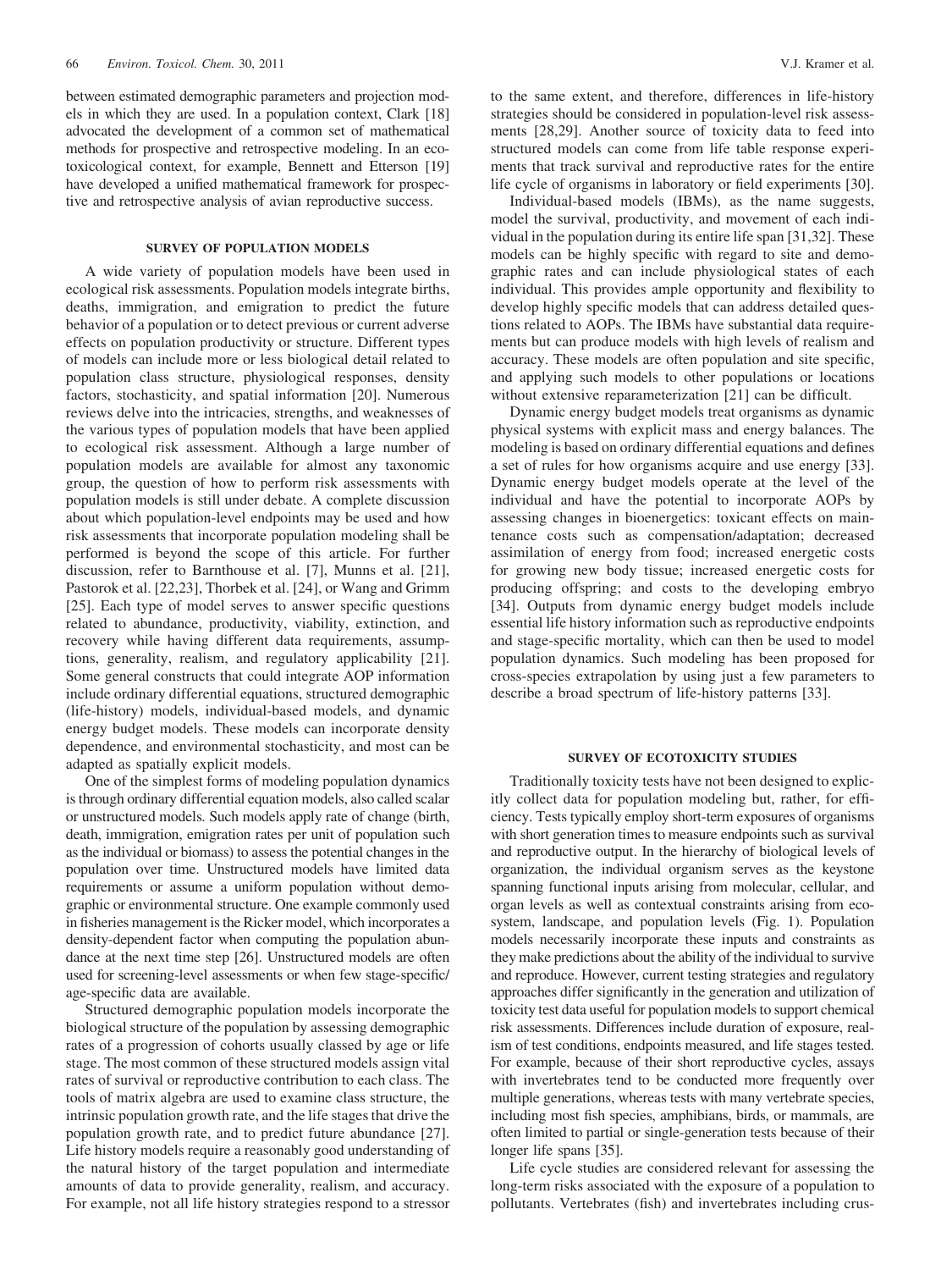tacean, insect, arachnid, bivalve, and annelid species have been frequently used in life cycle studies (Table 1). A life cycle test typically exposes an animal at a minimum from the embryo stage of the parental generation to the embryo stage of the offspring. In some cases, especially for vertebrates, this requires testing over extended periods ranging from several months to multiple years, which limits the practicality of such assays and often makes them prohibitively expensive. Furthermore, the representation of species for which life cycle tests exist is somewhat limited. In this context, whether results of life-cycle assays in the standard, commonly-tested species (e.g., in the case of fish, fathead minnow [Pimephales promelas], medaka [Oryzias latipes], and zebrafish [Danio rerio]) can be extrapolated to longer-lived species that cannot be tested in the laboratory remain to be determined, perhaps in part through the population modeling approaches described herein.

Standard toxicity tests have been developed for most phyla of the animal kingdom (Table 1). Most of these tests use species that can be readily cultured under controlled conditions and that are characterized by rather short generation times. Furthermore, many of the assays used in ecological risk assessment were adapted from clinical animal models not necessarily representing indicator species of interest in context with environmental issues. For example, with respect to responses to dioxin-like compounds acting through the aryl hydrocarbon receptor, the standard laboratory models can have very different sensitivities when compared with wild species of concern [36,37].

Toxicity tests exist for both terrestrial and aquatic species. Predominant terrestrial invertebrate test species include annelid worms and arthropods [38], and, for vertebrates, quail, mallard duck, chicken, rat, mouse, and hamster often represent birds and mammals, respectively. Although efforts have been made to establish amphibian and reptile models for use in terrestrial ecological risk assessment, internationally standardized tests have not been developed [39]. For aquatic species, standardized tests covering endpoints related to teratogenicity, reproduction, or the entire life cycle are available for fish, frogs, crustaceans, insects, and annelids through efforts by agencies such as the U.S. Environmental Protection Agency (http://www.epa. gov/opptsfrs/publications/), the Organisation for Economic Cooperation and Development (http://masetto.sourceoecd.org) and the American Society for Testing and Materials (http:// www.astm.org/BOOKSTORE/).

Toxicity tests can measure a variety of endpoints relating to individual fitness; however, application of these endpoints to models of population-level effects requires careful consideration of relationships among endpoints. Survival and reproductive endpoints can be directly applied to population model calculations of the respective vital rates. Other types of endpoints, such as measures of growth, behavior, development, and immune function, can be linked using empirically based mathematical relationships that could feed into survival or reproductive elements of a population model (Fig. 2). Many pathways can potentially influence these system nodes, and they can be a conduit of many types of information, including mechanistic toxicity data, to the vital rates used in population modeling. For maximum application across levels of biological organization, AOPs should encompass test endpoints or nodes that can be quantitatively related to demographic traits of the model population.

#### ECOTOXICITY STUDIES AND AOPS

Current toxicity tests have limitations with regard to generating data suitable for coupling AOPs with population modeling. For example, toxicity studies ideally should generate complete dose–response or concentration–response relationships for both lethal and sublethal effects, but this often does not or cannot occur in practice. Dose–response data are necessary to accurately define thresholds for effects, to describe the slope of the response, and to allow estimates of probability of effects from given exposures to segments of populations, including the individual. For example, most population models can extrapolate effects from traditional toxicity tests that generate median lethality/effects values (i.e., median lethal dose, median lethal concentration, and half maximal effective concentration data), when the slope of the response curve is available. Population models usually incorporate these data as percentage reductions in parameter values for given exposure concentrations. However, robust population modeling relying on how an organism will perform in natural settings requires more information than simply whether it is alive or dead at a given contaminant concentration. Mesa et al. [40] used the term ecological death, distinguished from laboratory death, to take into consideration scenarios in which exposure causes significant alterations in behavior or physiology such that the organism is unable to function in its ecological role. For example, in standardized reproduction toxicity tests, the reproductive output of an organism provides information on how many offspring the individual has the potential to produce, which provides a direct link to reproductive AOPs. However, information may be missing on whether the individual will be able to successfully attract mates, guard territories, or raise offspring. Male competition experiments [41] offer one alternative to enhance reproduction toxicity studies for use in developing AOPs and for population modeling. Also, the degree of secondary sex characteristic expression also could be potentially linked, either correlatively or causatively, depending on the strength of the underlying mechanistic data, to reproductive success, thereby building the AOP bridge between behavioral measurements and individual reproductive success [42].

Other AOP nodes such as growth, development, and immune function can be equally complex and difficult to interpret from simple toxicity experiments. For example, growth as an endpoint in traditional toxicity tests is difficult to interpret without proper context. In laboratory settings, food is usually unlimited; therefore, impairment in growth in these experiments may not adequately describe a disruption in an ecologically relevant physiological mechanism [43]. To assess whether impairment in growth is a likely outcome in the field, organisms could be placed in situations in which they compete for food with unexposed organisms and forage in the presence of predation [44]. Many ecological processes are size-based, such as reproduction and stage-specific survival, and a more thorough empirical representation of effects on growth than enabled by most current toxicity tests would provide better estimates of survival and reproduction to the population models. For example, developmental delays associated with reduced growth can lead to increased probability of mortality by increasing the amount of time an individual spends in a vulnerable stage [45]. Contaminant-induced immune suppression could translate into reduced growth because of increased energetic costs associated with parasitism or infectious disease [46].

The collection and processing of data from traditional dose– response experiments can be designed with the model in mind. For example, individual-based models incorporate behavior and bioenergetics and demand significant quantities of data to be collected on individuals. Toxicity experiments could be designed so that key individualized data could be collected,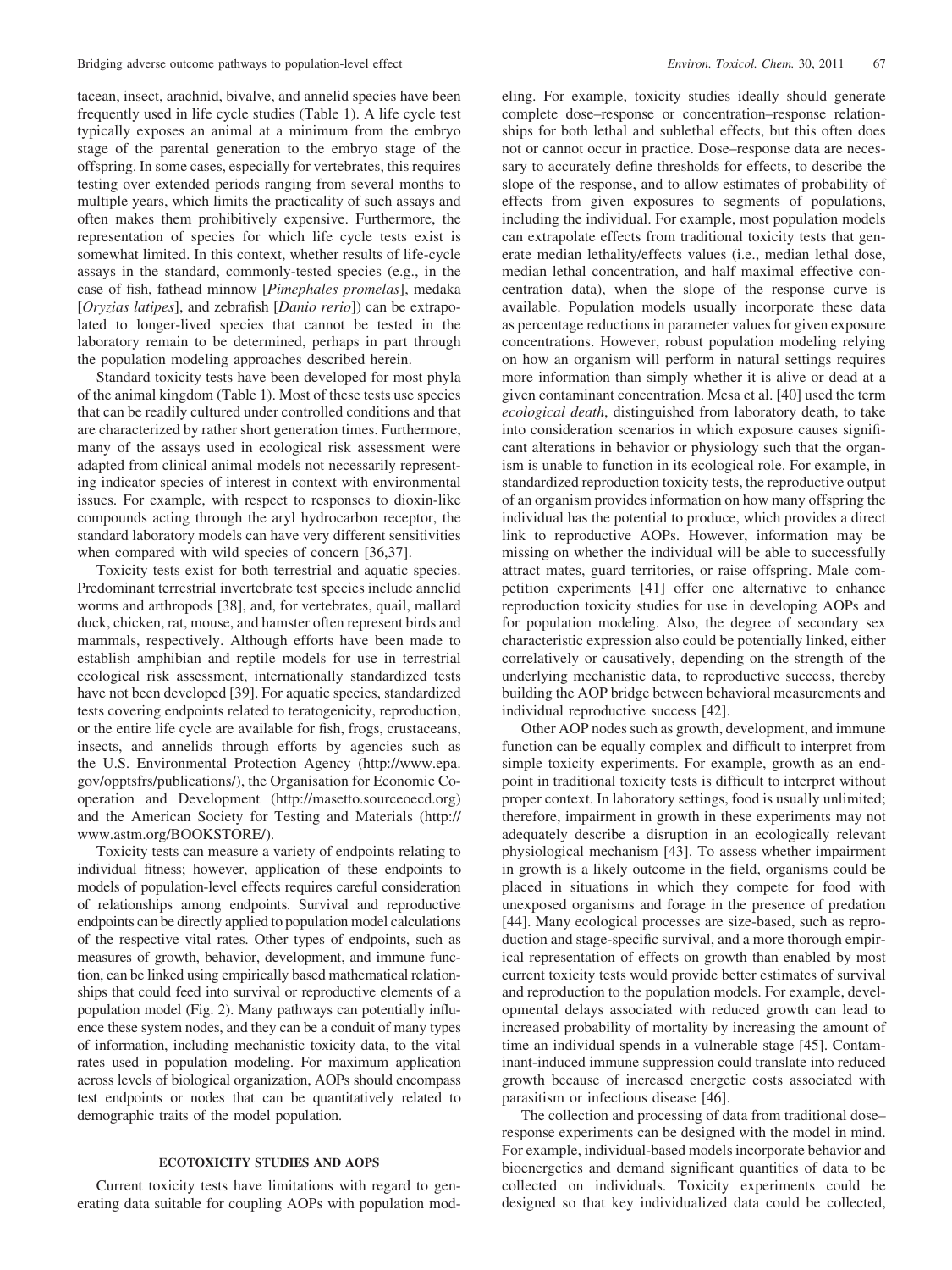|                       |                                                                                                                                         | Survival-related<br>(test guidelines)<br>endpoints                                 |                                                                                                       |                                                                                        |                                                                                                     | Reproduction-related                                                                                                                       | endpoints (test guidelines)                                                      |                                                                                                                          |
|-----------------------|-----------------------------------------------------------------------------------------------------------------------------------------|------------------------------------------------------------------------------------|-------------------------------------------------------------------------------------------------------|----------------------------------------------------------------------------------------|-----------------------------------------------------------------------------------------------------|--------------------------------------------------------------------------------------------------------------------------------------------|----------------------------------------------------------------------------------|--------------------------------------------------------------------------------------------------------------------------|
| Group                 | Mortality                                                                                                                               | Growth                                                                             | Behavior                                                                                              | Development                                                                            | Offspring                                                                                           | Growth                                                                                                                                     | Behavior                                                                         | Development                                                                                                              |
| Common themes         | Acute mortality<br>Lifespan                                                                                                             | Growth rate                                                                        | Predator avoidance<br>Feeding behaviors                                                               | Metamorphosis<br>Teratogenicity                                                        | Fecundity Fertility                                                                                 | Juvenile growth rate<br>Time to maturity                                                                                                   | Parental guarding<br>Mating behavior                                             | characteristics Sexual<br>Secondary sex<br>differentiation                                                               |
| Mammals               | (OECD 401-403, 420,<br>850.2400) Lifespan<br>423, 425, OPPTS<br>OPPTS 870.7800)<br>(OECD 451-453,<br>Acute mortality                    | Growth rate Age at<br>413, 415, 416, 421,<br>weaning (OECD 407<br>422, 451-453)    | (OECD 418, 419, 424,<br>Predator avoidance,<br>Predation success<br>426)                              | (OECD 414, 426)<br>Teratogenicity                                                      | live births Resorptions<br>Size at birth, Number<br>(OECD 415, 416, 421,<br>422)                    | sexual maturity Time<br>to first mating (OECD<br>growth rate Size at<br>415, 416, 421, 422,<br>Lactation Juvenile<br>440                   | Courtship Territorial-<br>ity (OECD 415, 416,<br>421, 422, 440)<br>Parental care | maturity Male fertility<br>(OECD 415, 416, 421,<br>Time to sexual<br>422, 440)                                           |
| <b>Birds</b>          | (OECD 205, OPPTS<br>850.2100) Lifespan<br>Acute mortality<br>(OECD 206)                                                                 | Hatchling growth rate<br>(OECD 206) Sibling/<br>parasitic nest-mate<br>competition | Predator avoidance<br>through behavioral<br>(OECD 205, 206<br>observations)                           | Juvenile development<br>Pipping success<br>Teratogenicity,<br><b>OECD 206</b>          | ity Egg shell thickness<br>Hatch success (OECD<br>Clutch size Egg qual-<br>206)                     | Juvenile growth rate<br>(OECD 206) Size at<br>sexual maturity                                                                              | Nest abandonment<br>Renesting success,<br>Courtship calling<br>Territoriality    | season Secondary sex<br>Missed breeding<br>characteristics                                                               |
| Amphibians            | ASTM E0729) Life-<br>(OPPTS 850.1800,<br>Acute mortality<br>span                                                                        | Growth rate (OPPTS<br>850.1800)                                                    | only qualitative beha-<br>l observations)<br>Swimming activity<br>(OPPTS 850.1800<br>vioral           | Impaired regeneration<br>Metamorphosis<br>(ASTM E1439)<br>Teratogenicity<br>(OECD 231) | Fecundity Egg quality<br>Hatch success                                                              | Juvenile wet weight<br>Juvenile length                                                                                                     | Courtship calling                                                                | Sex ratio Time to<br>sexual maturity                                                                                     |
| Fish                  | (OECD 203, 210)<br>Lifespan (OPPTS<br>Acute mortality<br>850.1500)                                                                      | rate (OECD 204, 210,<br>Stage-specific growth<br>OPPTS 850.1400)                   | qualitative behavioral<br>Straying Imprinting<br>Swimming activity<br>(OECD 203 only<br>observations) | OPPTS 850.1400)<br>(OECD 210, 212,<br>Teratogenicity                                   | 890.1350) Number of<br>spawns/yr or lifetime<br>Egg quality (OPPTS<br>Fecundity (OPPTS<br>850.1500) | Gonad-somatic index<br>Growth rate (OECD<br>(OPPTS 850.1500)<br>(OPPTS 890.1350)<br>850.1400) Size at<br>204, 210 OPPTS<br>sexual maturity | Courtship and mating<br><b>Territoriality Nest</b><br>defense                    | Sexual differentiation<br>(OECD Fish Sexual<br>Development Test)<br>(OPPTS 890.1350)<br>characteristics<br>Secondary sex |
| Mollusks              | Acute mortality<br>(ASTM E2455)<br>Lifespan                                                                                             | larval shell deposition<br>Growth rate Embryo/<br>(OPPTS 850.1055)                 | Ź                                                                                                     | metamorphosis<br>Delayed                                                               | Fertilization Hatch<br>success                                                                      | $\mathbb{X}^{\mathcal{A}}$                                                                                                                 | Settling site selection                                                          | $\mathbb{A}^{\mathcal{A}}$                                                                                               |
| Crustaceans           | Lifespan (OECD 211,<br>850.1010, 1020, 1035.<br>(OECD 202, OPPTS<br>1045, 1735, 1740)<br>OPPTS 850.1300,<br>Acute mortality<br>1350)    | 850.1300, 1350) Molt<br>(OECD 211, OPPTS<br>Growth/wet weight<br>stages            | qualitative behavioral<br>Swimming activity<br>(OECD 202 only<br>observations)                        | $\lessapprox$                                                                          | Juvenile production<br>Ephippia/resting<br>stages (OECD 211,<br>OPPTS 850.1300,<br>1350)            | Juvenile growth rate<br>(OPPTS 850.1350)                                                                                                   | $\leq$                                                                           | (daphnids) (OECD<br>Male production<br>211, OPPTS<br>850.1300)                                                           |
| Insects and arachnids | Lifespan (OECD 218,<br>219, 226, 228, 233)<br>1790, 3020, 3030)<br>OPPTS 850.1735,<br>OECD 213, 214,<br>Acute mortality<br>(ASTM E1706, | 1790) Molt stages<br>OPPTS 850.1735,<br>(OECD 218, 219,<br>Growth rate             | Web building (OECD<br>218, 219 only quali-<br>Swimming activity<br>tative behavioral<br>observations) | (OECD 218, 219, 233)<br>Emergence rate<br>metamorphosis<br>Delayed                     | Juvenile production<br>(OECD 218, 219, 233)<br>Egg production                                       | Juvenile growth rate                                                                                                                       | Courtship calling                                                                | $\lessapprox$                                                                                                            |

Table 1. Common themes and group-specific endpoints that may be linked via Adverse Outcome Pathways for survival and reproduction to population-level effects modeling in animals<sup>a</sup> Table 1. Common themes and group-specific endpoints that may be linked via Adverse Outcome Pathways for survival and reproduction to population-level effects modeling in animalsa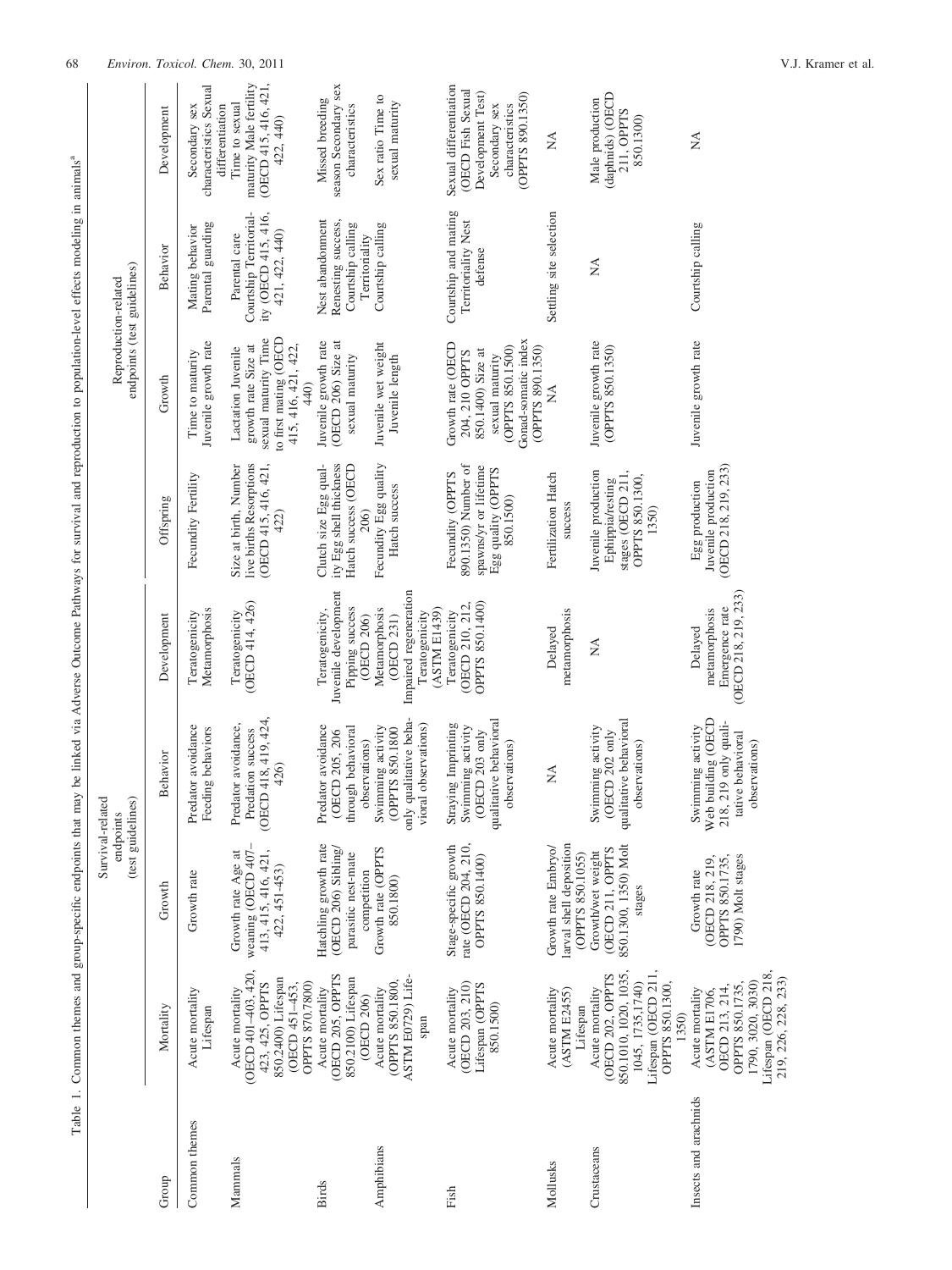



Fig. 2. Simplified illustration of the concept of adverse outcome pathways linking suborganismal pathways with population modeling approaches. White boxes represent ''system nodes'' connecting suborganismal pathways with apical endpoints (survival and reproduction). <sup>a</sup> Specific to oviparous animals. Gray-shaded boxes: Examples of critical molecular pathways predicting effects at the node level.  $AhR = aryl$  hydrocarbon receptor,  $AChE = acetylcholine$  esterase;  $VTG = vitellogenin$ ;  $RxR = retinoid X$ receptor.

but it must be done without making such studies unwieldy and prohibitively expensive. Standardization of the methods of data collection will be a key factor to bring such observations into practical usage. One important advantage to individualized observations is the explicit measurement of variability in individual response, which can be incorporated into IBMs to provide better modeling over the range of possible responses [47].

#### INDIVIDUAL ORGANISMS AND AOPS

The AOP metrics associated with responses that manifest at the level of individuals are the fitness parameters needed to model the response of populations. Thus, for maximal utility to population modeling, AOPs that consider the relationship between exposure, dose, and adverse response need ultimately to track to either survival or reproduction. The lower-level organismal effects, for example, immune function, metabolic rate, growth, development, behavior, fecundity, and fertility, track to outcomes related to survival or reproduction as measured at the level of the individual. These organismal level effects might integrate one or more AOPs associated with different mechanisms of action. As such, the AOPs can be characterized via different patterns of molecular, biochemical, and cellular responses reflective of initiating events leading to toxicity. Ultimately, through survival and reproduction, the individual is the keystone that cements the mechanistic processes that underlie organismal-level function to the higher-order population-level effects elucidated through population modeling.

To achieve this bridging of biological and ecological hierarchies, the metrics of effect at the level of mechanistic detail must be connected in a causal chain to those used to assess individual condition. In turn, the individual organism metrics ultimately must be expressed in terms of effects on survival and reproduction to provide the input data needed for populationlevel effects modeling. This requires that models that describe lower-level mechanistic detail be coupled with those being used for modeling population processes and necessitates empirically derived quantitative relationships between the individual endpoint and inputs to the demographic rates of the population models. Establishing these relationships often requires simul-

Table 1. (Continued) Table 1. (Continued )

(test guidelines) Survival-related endpoints

endpoints (test guidelines) Reproduction-related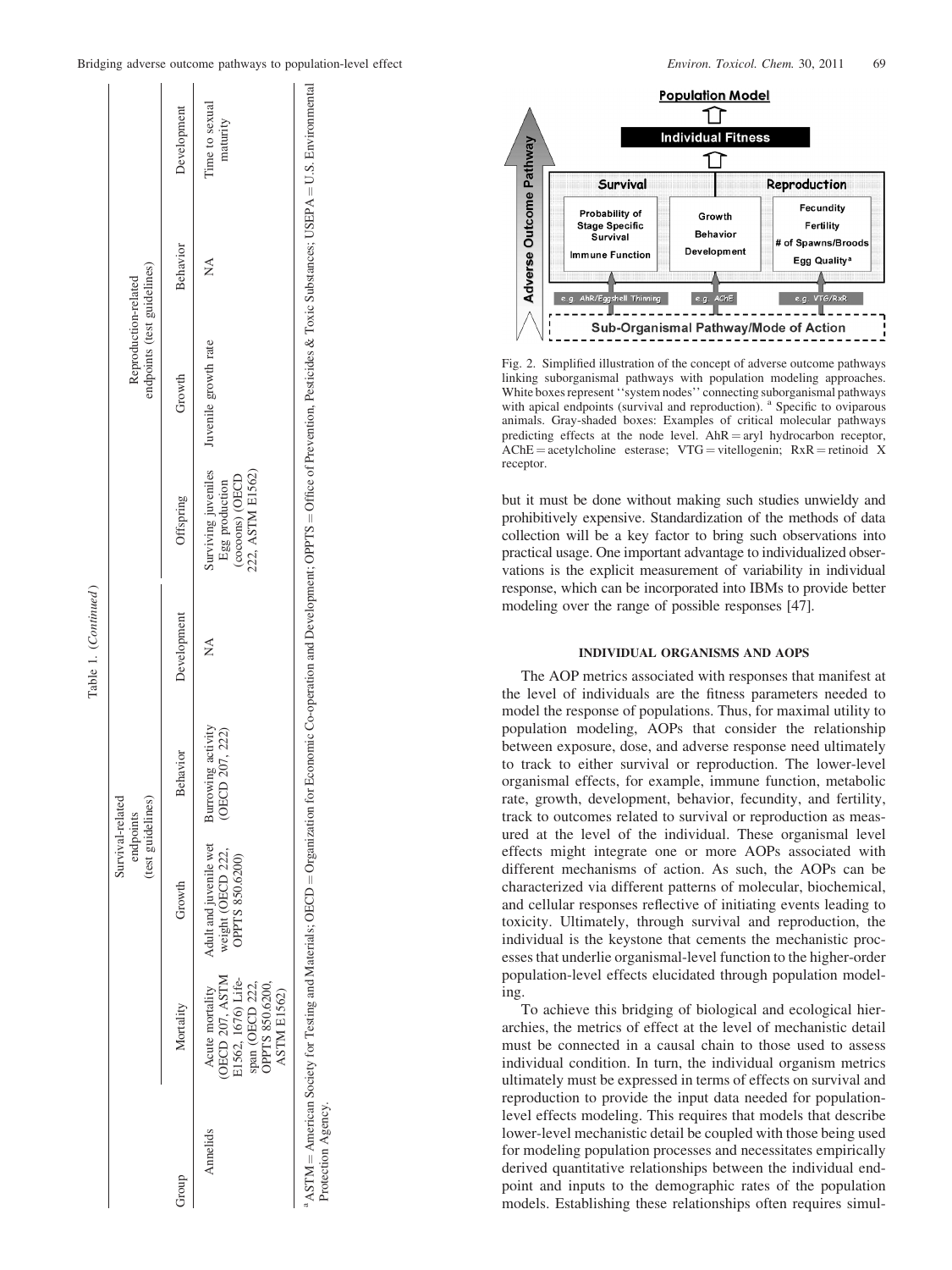taneous bottom-up and top-down integration of the physiology of the organism with the natural history of the population. For example, the bottom-up pathway may lead to reduced growth for the individual, and the top-down pathway may lead to an understanding that survival and reproductive rates are influenced by body size. These relationships will guide how the data on the individual response should be appropriately integrated into the population model.

Individual-level functional responses describe the link between AOPs and population-level effects. These individual-level functional responses must accomplish two important tasks. First, they need to describe a dose–response relationship in which the response variable has a known—ideally quantifiable—relationship to survival or reproductive success. For example, in the eggshell thinning case described later, a quantitative dose–response relationship between the toxicant and eggshell thickness would be of limited value unless the probability of egg breakage and egg viability as a function of shell thickness are quantitatively linked. Second, the individual-level functional responses also must integrate the laboratory-generated dose–response function with field-generated ecological data pertaining to the same demographic endpoint. For example, a dose–response for survival in a laboratory test may be integrated with field estimates of background mortality by using the theory of competing risks [48] to properly account for the nonadditive nature of mortality effects. Such functional responses can be used in a matrix modeling framework, in which the parameterized individual-level functions are inserted into the appropriate cells of the projection matrix. Stark et al. [49] show, using life-table analysis, that multiple effects on both survival and reproduction of beneficial insect populations must be integrated to account for greater than predicted observed population-level effects.

The key challenge for establishing AOPs is to align the mechanistic data obtained by means of genomic or other suborganismal studies with apical endpoints that are required for the application of population models, namely, survival and reproduction. This can be done by using critical endpoints that are specific to certain vital pathways, so-called system nodes.

For example, vitellogenin (VTG; egg yolk protein) production by females is a prerequisite for successful egg production in egg-laying vertebrates [50]. These vital pathways end in a physiological condition that is directly linked to survival and reproductive success. System nodes can integrate multiple suborganismal pathways such as estrogen receptor antagonism, decreased estrogen synthesis, and increased estrogen metabolism, all leading to the reduction of VTG in females as a predictor of reduced fecundity (Fig. 3).

A significant challenge, therefore, is to identify the molecular pathways and endpoints that enable the prediction of effects at the system node level. In the subsequent section, a series of examples are provided that illustrate several attempts to characterize some AOPs relative to linking molecular initiating events to outcomes at the individual level that subsequently can be evaluated in terms of population-level consequences.

The following examples focus on AOPs in fish, birds, and an invertebrate species. For an AOP case example involving mammals, Watanabe et al. [51] provide an illustrative description of the effects of domoic acid on wild populations of mammals.

#### Case 1: Inhibition of vitellogenesis

An example of how mechanistic data can be linked to prediction of population status through responses at the individual level involves the physiological process of vitellogenesis in female teleost fish [50]. Vitellogenin is produced in the liver of oviparous vertebrates through activation of the estrogen receptor by endogenous estradiol  $(E_2)$ . From the liver, VTG is transported via the blood to the ovary, where it is processed and incorporated into oocytes as the primary biomass and energy source for the developing embryo. As a consequence, stressors that affect vitellogenesis have the potential to directly impact fecundity and egg quality. A number of established chemical mechanisms exist whereby VTG production can be depressed, including antagonism of the estrogen receptor, that is, blocking activation by  $E_2$ , indirect feedback inhibition of the production of sex steroids, including  $E_2$ , by agonists of the androgen receptor, and direct depression of steroid production



Fig. 3. An adverse outcome pathway in fish [2,50]. Aromatase inhibitor example. (A) Aromatase inhibition by fadrozole; (B) Reduction in circulating estradiol; (C) Reduction in circulating vitellogenin (Vtg); (D) Histopathology of ovarian tissue, top panel normal ovary, bottom panel fadrozole treated; note oocyte atresia; (E) Adverse outcome on egg production–fecundity ( $\oslash$  Elsevier, Used with permission,)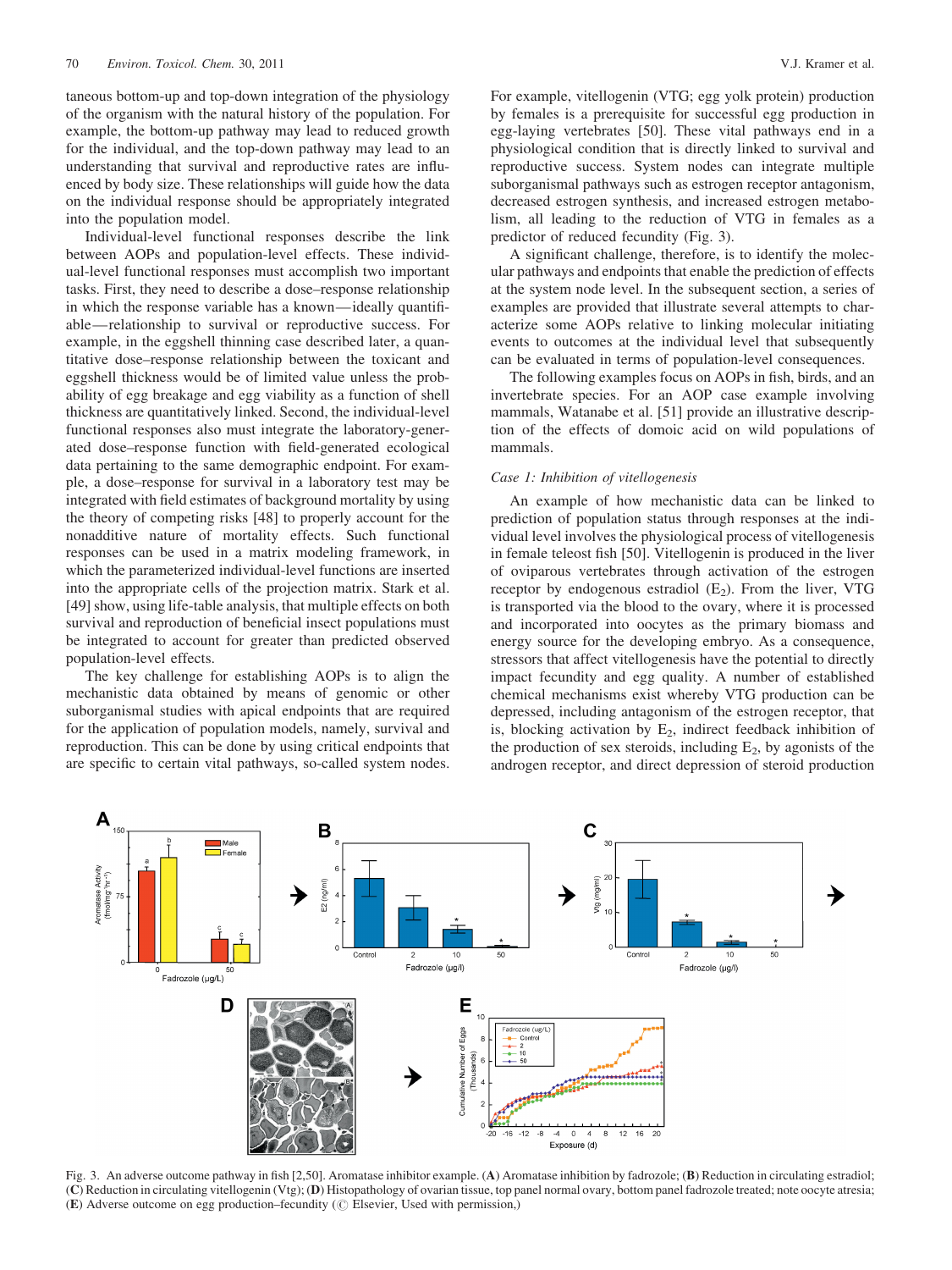by chemicals that inhibit key enzymes involved in the steroid synthesis pathway [50]. Hence, VTG status is a robust biochemical indicator of the effects of chemical exposures with different mechanisms of action on fish endocrine function. Figure 3 (adapted from Ankley et al. [2]) provides an example of how this relationship can be visualized as an AOP starting with inhibition of aromatase, the enzyme that converts testosterone to E2. In this example, fadrozole, a classical inhibitor of aromatase, is shown to depress activity of the enzyme in exposed fathead minnows (Fig. 3, panel 1), thereby depressing plasma  $E_2$  and VTG concentrations (Fig. 3, panels 2 and 3), which decreases deposition of VTG to developing oocytes (Fig. 3, panel 4) and, ultimately, depresses egg production by the fish (Fig. 3, panel 5).

Vitellogenesis is a key physiological node for multiple AOPs and, as such, has been used as a basis for prospective population modeling. For example, Murphy et al. [52,53] developed predictive models of hypoxia, Cd, and polychlorinated biphenyl impacts on Atlantic croaker populations through evaluation of effects of those two substances on vitellogenesis. Miller et al. [50] used toxicity data from fathead minnow reproduction experiments with five chemicals with differing mechanisms of action to develop a quantitative relationship between vitellogenesis and fecundity and used this relationship as the basis for a predictive population model. The approaches described by Murphy et al. [52,53] and Miller et al. [50] demonstrate how mechanistic toxicology data can be integrated through effects at the individual level to population-level predictions.

#### Case 2: Aryl hydrocarbon receptor

This case example demonstrates how mechanistic toxicological information can be applied to a retrospective analysis of chemical effects at the population level. A number of planar halogenated hydrocarbons, including certain polychlorinated biphenyls (PCBs), polychlorinated dibenzo-p-dioxins (PCDDs), and polychlorinated dibenzofurans, bind to and activate the vertebrate aryl hydrocarbon receptor (AhR), resulting in a wide array of tissue- and species-specific effects, which can be especially pronounced during early development. A relatively well-characterized response to AhR agonists in developing salmonid fish is a lethal condition termed blue sac disease [54]. Although the cascade of biochemical and physiological events linking activation of the AhR to blue sac disease are not fully defined, the relationship between activation of the receptor and early-life-stage mortality nonetheless has proved sufficient to conduct a robust retrospective assessment of effects of planar halogenated hydrocarbons on a Great Lakes lake trout population [55].

Coincident with established decreases in numbers of lake trout in Lake Ontario in past decades, blue sac disease has been observed in embryos spawned from adult fish collected from the system. To assess the possible role of PCB, polychlorinated dibenzofuran, and PCDD contamination in causing this, Cook et al. [55] reconstructed a historical exposure record of Lake Ontario lake trout to the mixture of AhR agonists present in the lake, using a combination of empirical sediment:tissue residue relationships and radio-dating approaches through analysis of sediment core samples. Based on potency (receptor binding or activation) of the different PCBs, polychlorinated dibenzofurans, and PCDDs in the sediments, they converted the exposure information for the mixture into a single potency value (assuming additivity based on the common AOP) calibrated to 2,3,7,8 tetrachlorodebenzo-p-dioxin. Historic survival of the lake trout embryos then could be indexed to measured toxicity of 2,3,7,8tetrachlorodebenzo-p-dioxin to developing embryos in controlled laboratory studies. Cook et al. [55] compared their temporal exposure and toxicity predictions with historic commercial lake trout harvest data for Lake Ontario. They observed a strong correlation between predicted occurrence of early-lifestage mortality of the fish and observed harvest data and also reported indications of some degree of recent recovery of the lake trout population, associated perhaps with natural burial of historically contaminated sediments. Overall, the case made by Cook et al. [55] for the legacy effects of PCBs, polychlorinated dibenzofurans, and PCDDs on lake trout population status was achieved through an understanding of an AOP for AhR-related contaminants.

#### Case 3: Acetylcholinesterase

Organophosphate and carbamate pesticides inhibit acetylcholinesterase, an enzyme that regulates neurotransmittermediated signaling at synapses. An individual-based model was developed based on empirical data that explicitly links sublethal reductions in acetylcholinesterase activity to reductions in feeding behavior, food consumption, growth, and size at outmigration of sub-yearling chinook salmon (Oncorhynchus tshawytscha; [56]). Individual size was used to estimate sizedependent sub-yearling survival during the migration and transition to the sea. These individual survival estimates were then integrated into a life-history population matrix and used to predict reductions in population productivity and growth rate. Overall, the population model is based on an AOP relating acetylcholinesterase inhibition to feeding behavior in salmon [57] that predicts reductions in somatic growth rates in individual fish. The key link between changes in the somatic growth rate and the parameters needed as inputs to the life-history population model was the identification and quantification of the relationship between a change in size (length) to a change in sub-yearling survival derived from a long-term field study [58].

#### Case 4: Calcium-adenosine triphosphatase

In birds, an example of an AOP comes from the inhibition of Ca-dependent adenosine triphosphate synthase, resulting in reduced calcium transport to the oviduct [59] and thinner eggshells. Lincer [60] quantified a dose–response relationship between dietary dichlorodiphenyldichloroethylene (a metabolite of dichlorodiphenyltrichloroethane) and eggshell thickness in American kestrels (Falco sparverius) and further indicated that eggs began to break under the weight of incubation when they were more than 22% thinner than unexposed eggs. The consequences to avian populations of this eggshell thinning are not initially obvious, for several reasons. First, the effect is expressed as a threshold beyond which effects begin to occur (eggs break). From a modeling perspective, expressing the probability of egg-breakage as a function of exposure would be more useful. Second, American kestrels, like many birds, readily re-nest after clutch failure. Thus, a female's seasonal productivity depends on the success of all her nest attempts during a breeding season, which could counter the potential losses to egg breakage. Finally, predicted egg breakage attributable to dichlorodiphenyldichloroethylene must be integrated with natural rates of nest failure attributable to other causes.

These difficulties highlight an important aspect of the main thesis: AOPs can be transduced to populations through effects in individuals. Successful modeling of this transduction requires an understanding of the individual-level processes influenced by the AOP. In this case, a statistical model of avian nest survival coupled with an iterative model of the re-nesting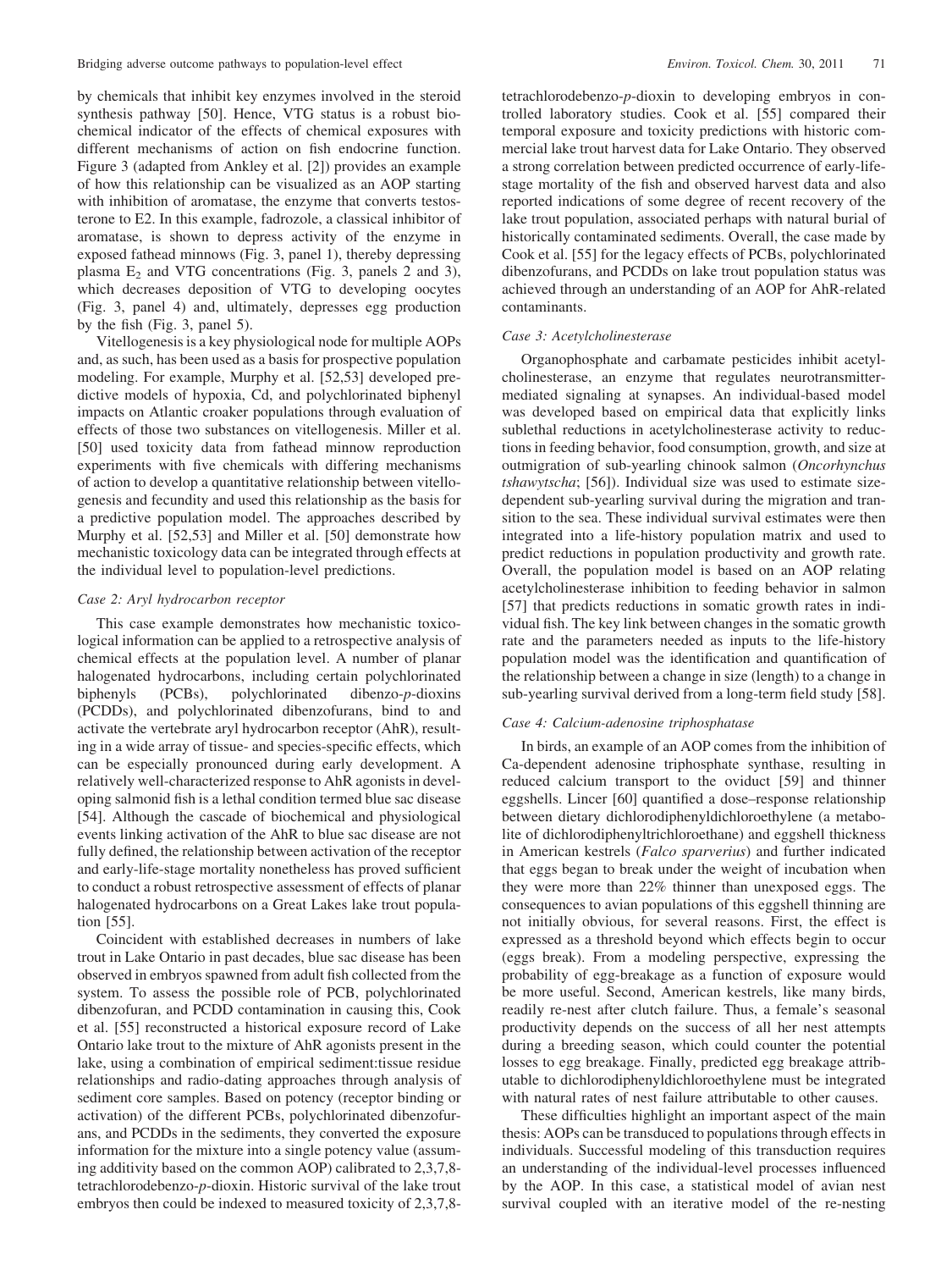process is needed. Like population models, these survival and re-nesting models may be simple or complex, depending on the data and the population to be modeled. Bennett and Etterson [19,61] developed a Markov process model specifically designed for chemical risk assessment, but other modeling frameworks are possible [62,63].

This example also provides a cautionary note concerning the generality of AOPs across species, because vulnerability to eggshell thinning from dichlorodiphenyldichloroethylene is not consistent across orders of birds (Falconiformes and Pelecaniformes) and not across Passeriformes, the most species-rich avian order, or Galliformes. The explanations for differential vulnerability remain to be elucidated, but they likely include both species differences in the physiological pathway (i.e., the AOP) and differences in exposure.

#### Case 5: Retinoid-X-receptor

Exposure of gastropods to  $bis(tri-n-butyltin)$  can result in a masculinization phenomenon called imposex, the development of a vas deferens or penis in females, which has been linked to population decline and local extinction [64]. However, the precise biochemical cause of imposex is poorly characterized [65,66]. Although bis(tri-*n*-butyltin) apparently inhibits aromatase, limiting the conversion of testosterone to  $E_2$  [67], whether all species subject to imposex express a functional estrogen receptor [68], suggesting that estrogens may not have a causal role in the development of imposex, is unknown. A new linkage has been proposed between imposex and the retinoid-X-receptor, a member of the nuclear hormone receptor superfamily for which the natural ligand is 9-cis-retinoic acid. Although species differences likely exist, an equivalent dose of 9-cis retinoic acid or bis(tri-n-butyltin) results in a similar degree of imposex and penis development in Nucella lapillus [65]. To date, no attempt has been made to model the effect of imposex on fecundity in a gastropod population. However, a proposed AOP for imposex development could provide a number of useful endpoints for population modelers. For example, exposure to sufficient concentrations of bis(tri-n-butyltin) could result in a molecular cascade initiated by retinoid-X-receptor signaling, ultimately manifesting itself in the development of a penis or vas deferens in female snails. The development of these structures in females could be hypothesized to reduce fecundity in females. Given further characterization of the retinoid-X-receptor signaling cascade in gastropods, the possibility exists that the level of expression of one or more transcripts could be correlated with fecundity, making those gene expression data useful for population modeling. Therefore, this is a case in which improved characterization of the AOP at the molecular level could enhance the ability of population modelers to predict adverse outcomes at the population level, by linking the molecular response to the population response through individual fecundity.

#### CHALLENGES FACING ECOLOGICAL RISK ASSESSMENT

#### Ecological relevance of AOPs

Data currently in the literature include a large number of mechanistic responses to toxicants at the molecular, biochemical, and cellular levels that may or may not be significant in terms of defining changes in individuals that could be translated into adverse effects at the population level. The key is to define those pathways that are pertinent to population-level risk assessments. A thorough review of existing data, to best characterize AOPs at the level of the individual and below, would produce

quantitative relationships between responses at lower levels of organization and individual survival and fecundity, improving the understanding of adverse outcomes at the population level [50]. Furthermore, the melding of genomics data and toxicity studies might allow researchers to better connect the expression of genes, proteins, and small molecules with survival and reproduction, perhaps discovering pathways that are currently undefined. For example, using a reproduction-focused medaka PCR array, Zhang et al. [69] developed a hepatic transcription index composed of six transcripts in the liver, the expression of which revealed a log-linear relationship with fecundity. These molecular data, although correlative, could prove useful for population modeling, provided the empirical relationship between transcriptional status and fecundity could be shown to be reflective of a causal pathway. In the absence of knowledge about the functional role of transcripts that happen to respond to a treatment, a more generalized analysis could still be used to identify those transcripts that are shown to be predictive of toxic effects. Such informative patterns can be ascertained by using a variety of network analysis tools [70]. Although outside of the field of toxicology, a very complete approach to identifying regulatory networks in yeast was employed by Zhu et al. [71]. That study used functional enrichment analysis of gene ontology, gene expression-quantitative trait loci analysis, transcription factor–binding site data, and protein–protein interactions across the entire genome of yeast to identify informative patterns in gene expression. These kinds of network analyses, when applied to genomic data produced in ecotoxicology studies, would allow for better characterization of key pathways at levels below the individual and provide the basis for predictive, and ultimately causal, linkage to adverse outcomes. Eventually, these efforts could populate the ecotoxicology data with mechanistic predictors of effects on reproduction and survival that are useful for population modeling and ecological risk assessment.

#### Parameterizing population models

When modeling the population-level response attributable to subtle or sublethal effects on individuals, preferred constructs are often structured demographic models, IBMs, or dynamic energy budget models that can potentially delineate responses and indicate causal relationships. These models often require substantial amounts of basic biological information. Finding the data needed to parameterize the models can be difficult because of the amount of detail needed and the limited availability of the data for most species and populations. For example, structured demographic models require information on number of functional life stages, connection, and duration; survival within and between stages; and the reproductive contributions of each life stage. Acquiring all of the necessary data from a single population requires extensive field monitoring for multiple generations to get an appropriate, statistically robust estimate of the transitions. Some populations pose problems in this regard because of life span, habitat use, and migratory habits, and logistics of handling, quantifying, and staging individuals. Gathering the necessary data for a single population is so rarely completed that most models incorporate data from multiple populations of the same species that have the same life-history strategy and inhabit nearby locations. This adds to the uncertainty of model output, because each population has adapted to local conditions, and those adaptations may contribute to different responses. Even for a given population, some combined datasets may cover a broad temporal range (e.g., several decades). Costs and time are the limiting factors in resolving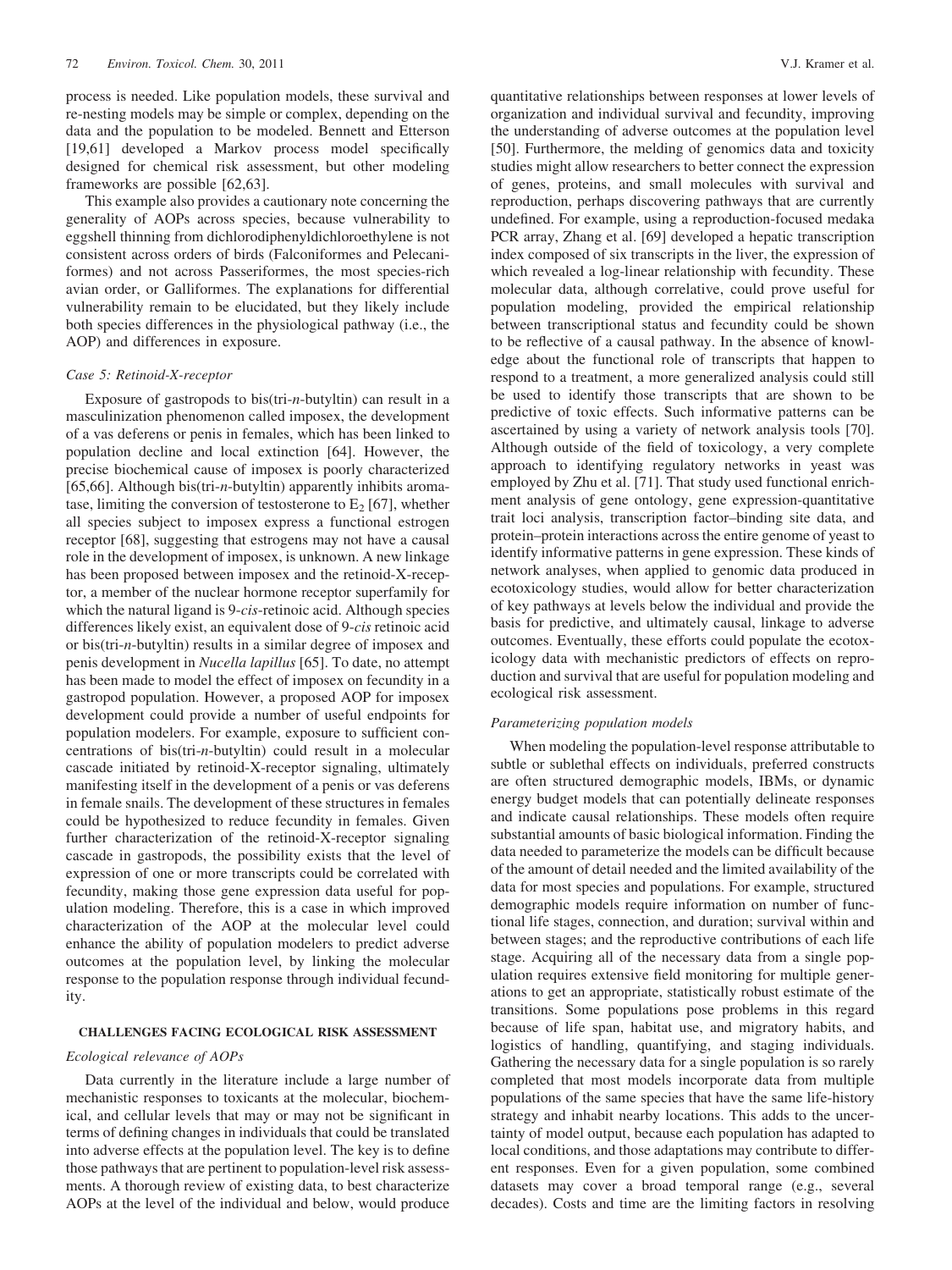these types of uncertainties. Support for continuing long-term monitoring of populations of interest for different regions, taxa, and exposure potential would greatly increase the confidence and applicability of the model outputs. In addition, promoting studies on natural history and demographics of new species of interest could rapidly expand the ability to investigate AOPs across diverse species.

The key to applying individual endpoint responses to changes in population dynamics is having an empirically based mathematical relationship between the measured endpoint and the demographic parameter. Some are straightforward, such as changes in the clutch size of each female serving as a direct input into calculating bird fecundity. Other relationships, especially involving behavior, growth, and survival, may require field studies to establish or support the mathematical relationships used. Expanding the test species used for identifying and confirming AOPs to those needed for population modeling would help reduce the cross-species and cross-taxa extrapolation that can be necessary. For example, rather than extrapolating from studies in the standard Chironomus species, conducting toxicity studies on field-collected Trichoptera caddisfly species could help define AOPs in the context of the lifehistory attributes of the population of interest [72].

#### Variability and uncertainty

Predictive models are generally parameterized based on empirical data obtained from laboratory trials or field studies. Separate trial results vary partly because of natural differences between samples or organisms (natural variability) and because of sampling effects and methodological constraints (uncertainty). Although the need for estimating uncertainty and variability were recognized early in the advent of population ecology [73–75], these factors are not commonly addressed explicitly in population models (for exceptions see [18,76]). However, in a regulatory context, knowing to what extent variability is included in a model and how certain one can be of a prediction is important. A model may cover the entire variability observed in the field, or it may be based on parameters that reflect rather specific test conditions of one or a few studies. Notably, many life-history parameters may vary remarkably in the field. For example, in birds, egg numbers and body weights often vary geographically, or population cycles may be present in some populations whereas they are absent in others [16]. Because of limited data availability, producing a model that is representative for all circumstances is not always possible, and these limitations need to be acknowledged.

Distinguishing between variability and uncertainty is often difficult, because both have an impact on the variance of the test results. If parameters are measured empirically, then standard deviations or other measures of variance often include information about both variability and uncertainty. However, uncertainty also may be related to unknown mechanisms or the absence of data on how expression of an AOP might be influenced by differing exposure scenarios. In many cases how laboratory-derived AOP data can be reliably transferred to field conditions may not be clear. A clear formulation of what the model exactly represents can help to clarify possible limitations. Methods to include uncertainty and variability in models, such as Monte Carlo simulation, are available [18]. For applying these methods, the data used for parameterization (e.g., associated with key AOP nodes) must include information about variability and uncertainty. As an example, the prediction from a pathway model that a decrease in VTG production of 50% would decrease fecundity by 40% in fish [50] would be useful in a population model and could then take the entire range of possible individual effects into account. The combination of several uncertainties in different parts of a model can result in a considerable amount of uncertainty in the overall prediction of the entire model because of multiplication of error. However, a full discussion of propagation of error in modeling, and methods to control and account for it, are beyond the scope of this article (see Clark [18]).

#### Multigenerational responses

Natural populations can experience exposure to contaminants that persist for multiple generations, and evolutionary adaptation has been demonstrated involving pesticides [77]; aromatic hydrocarbon contaminants, including PCBs and PCDDs [78]; and heavy metals [79]. Contaminant exposure can reduce fitness in exposed populations via effects on individual survival or reproduction, and selection can act on the capacity of individuals to tolerate the toxicant. The survivors can be those individuals with increased resistance to toxicity, leaving a population with overall greater resistance to exposure [80].

Adaptation to toxic chemical exposure may require only a few genes to enable a rapid shift in the mean response to toxicity, a hypothesis that is supported by studies on metals and organic toxicants [81–83]. The relationship between enhanced tolerance and the responsible genes may provide connectivity between molecular responses to toxicants and responses at higher levels of biological organization. Thus, studies on the evolution of differential tolerance may provide valuable insights into mechanisms that underlie ecological and evolutionary responses to chemical stress, with the potential of identifying effects that ultimately transcend single generations and extend the notion of AOPs to evolutionary change that can alter the characteristics of populations.

The extent of adaptive change is limited by the genome, and adaptive change can result from one or more of several factors that include toxicity to molecular targets and the extent to which expression of targets can be modified to counteract the effects of a contaminant; the expression of resistance genes and their mechanisms for regulation; enhanced expression of genes displaying copy number variation as a result of duplicated genes; and selection for new variants of proteins that confer advantage. Copy number variation that arises from gene duplication and retention of duplicated genes is recognized as a feature associated with increased genome complexity [84]; increased expression attributable to duplicated resistance genes, and mutations in paralogs, which confer increased resistance, can be the basis of increased resistance to contaminants. To illustrate, the following represent examples of contaminant-resistant populations: cyclodiene-resistant mosquitofish possess resistant forms of the toxicity targets, that is, gamma-aminobutyric acid and diazepam receptors [85]; point mutations in the acetylcholinesterase gene confer increased resistance to organophosphorus and carbamate insecticides in field strains of Drosophila melanogaster, and recombination of existing alleles carrying such mutations leads to rapid adaptation to insecticide exposure [86]; overexpression of a single cytochrome P450 allele is associated with resistance to a variety of insecticides in Drosophila melanogaster [87] and amplification of an esterase gene involved in insecticide detoxification confers insecticide resistance in a Culex mosquito [88]; and duplication of a metallothionein gene is associated with increased metal resistance in Drosophila melanogaster [89]. The heritability of these mech-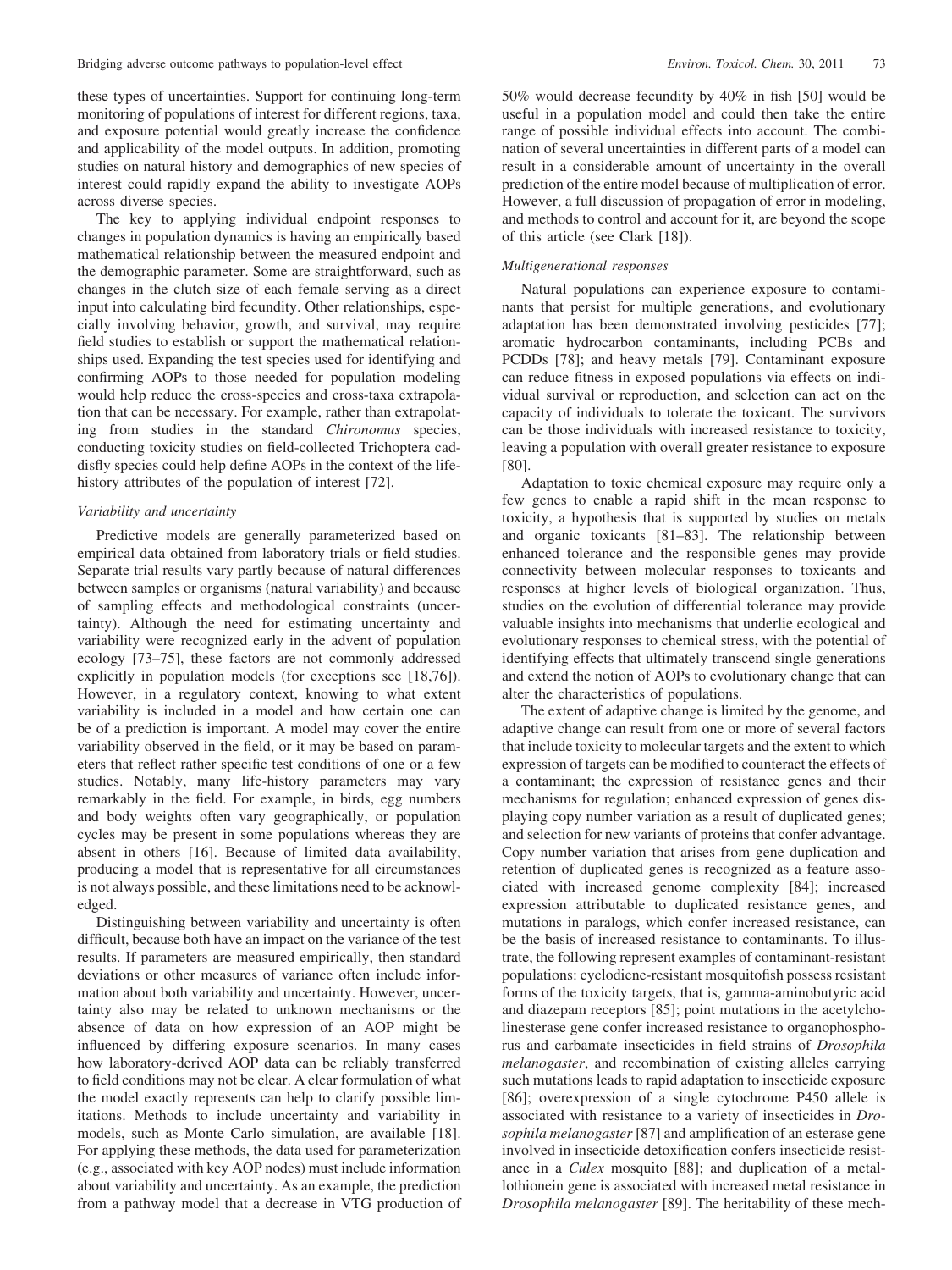anisms of resistance serves as the basis for extrapolation of AOPs across evolutionary trajectories. In Daphnia magna, enhanced resistance to the insecticide cyfluthrin and the hydrocarbon naphthalene, likely related to expression of cytochrome p450s, was observed after four generations of a 12-generation exposure and declined to control levels over 12 generations after cessation of exposure [90]. Differences in population metrics such as survival time, time to first brood, and total offspring number were not seen between control and resistant lines when measured in the first generation postexposure and thereafter [90]. In this case, a fitness-related phenotype associated with the resistance genes was not seen, a contingent response that could be accounted for in population models.

Stress induced by the presence of a contaminant is also superimposed on adaptation to the suite of natural stressors already present in a particular environment [82]. A recognized cost for such adaptation is increased susceptibility to other environmental stresses [91]. In fish exposed to Cd over several generations, adapted individuals have been shown to exhibit deterioration in fitness metrics such as reduced fecundity, reduced size of offspring, longer time to first reproduction, and reduced life expectancy in females. The fitness costs and tradeoffs may result from maintenance of the underlying resistance mechanisms, leading to changes in internal resource allocation [92].

Heritable characteristics of single species and their expression can have outcomes that affect community and ecosystem level processes, and changes in the latter can, in turn, alter the genomic composition of that species in a feedback loop that affects the expression of genes in that species [93,94]. The accumulation of such changes in the metagenome of complex assemblages can have implications in the structure and function of communities and ecosystems. Key processes embedded in the expression of specific genes have implications for AOPs that may extend from individual to community-level interactions.

#### Community interactions

In ecological risk assessment, potential effects of a contaminant on the habitat used by a population may need to be addressed [95]. These indirect effects involve community-level interactions such as predator–prey relationships, resource competition, successional processes, and trophic cascades (bottomup or top-down control). For example, a contaminant may not have a direct impact on a bird population through a defined AOP in the birds, but it could indirectly affect the population by adversely affecting availability of the invertebrate food supply [40]. In this case, to understand population-level effects in the target species of concern, knowledge of AOPs in the invertebrates may be required.

For the protection of endangered species in the United States, community-level effects are routinely incorporated into the assessment [10,11]. Some important population endpoints that feed into community modeling could consist of measures of population abundance through time, such as between seasons and between years, age structure and distribution, reproductive output with age, population spatial variability, population cyclicity, and density-dependent relationships such as parasitism and disease transmission. Consideration of community-level effects can be incorporated into a population model implicitly or explicitly. Implicitly, the population model parameter is assumed to include the community effect. For example, the effects of impaired behavior on the ability to capture food and avoid predators can be incorporated by using an individualbased model to calculate a new dose–response curve based on

these community interactions [96,97]. If an AOP can be delineated that links the impaired behavior at the level of the individual to the community-level interaction, then through the modified IBM framework, community-level effects may be addressed. Explicitly, an extra term or function on the parameters can be based on an observed community response. For example, if a contaminant was demonstrated to alter the abundance of the food source of an organism, the carrying capacity of the population model could be adjusted as a function of contaminant concentration. An AOP that links the contaminant effect on a prey species to its population abundance could be a linkage to community-level effects [95–97]. Hence, AOPs could be applied to multiple species interactions.

#### **CONCLUSIONS**

The AOP concept represents a new paradigm in the interpretation and use of quantitative mechanistic ecotoxicology data. By building biologically robust linkages between molecular initiating events and adverse outcomes, AOPs can become a central organizing principle in ecotoxicology research. Much remains to be done to realize this potential, and the few examples provided herein offer a first glimpse at a road map for the role of predictive ecotoxicology in population-level risk assessment. Additional avenues of research to explore include further elucidating AOPs involving diverse, ecologically relevant modes of action; defining the relative importance of potentially different AOPs arising from the same chemical as modified by dose, duration of exposure, or life-stage sensitivity; and quantitative comparison of the efficiency of AOP-based population modeling and risk assessment with traditional methods. Relative to this latter goal, empirical data generated in laboratory testing must meet the requirements of not only mechanistic toxicology but also population modeling. Finally, the need continues for baseline biological information for taxa of interest such that population models reflect the multiple physiological and ecological interactions that modulate adverse responses to chemical stressors.

Population modeling facilitates the translation of laboratorycollected toxicity data into predictions of effects relevant to ecological risk assessment. However, to achieve this in a seamless manner, the appropriate types of toxicity data must be collected. Specifically, endpoints from toxicity tests need to reflect, in a quantitative manner, the key vital functions of survival and reproduction. This does not mean that mechanistic molecular, biochemical, and subcellular responses are not useful to population-level risk assessments, but it does dictate that these types of responses need to be linked to higher-level impacts in the individual that then bridge to population-level effects. The AOP framework does this by enhancing identification and visualization of these linkages. Population models cover a range of complexity that can be suited to the regulatory or research needs and the extent of data available on life-history parameters. Modeling effects on the individual through AOPs provides the keystone that links the bottom-up toxicity information with the top-down information on population dynamics, community interactions, and, ultimately, ecosystem influences.

Acknowledgement—This work was supported by the Society for Environmental Toxicology and Chemistry, U.S. Army Corps of Engineers Engineer Research and Development Center Program in Environmental Quality and Installations, the Natural Environment Research Council, the U.S. EPA, and Procter & Gamble. This document has been subjected to review by the U.S. EPA, National Health and Environmental Effects Research Laboratory, and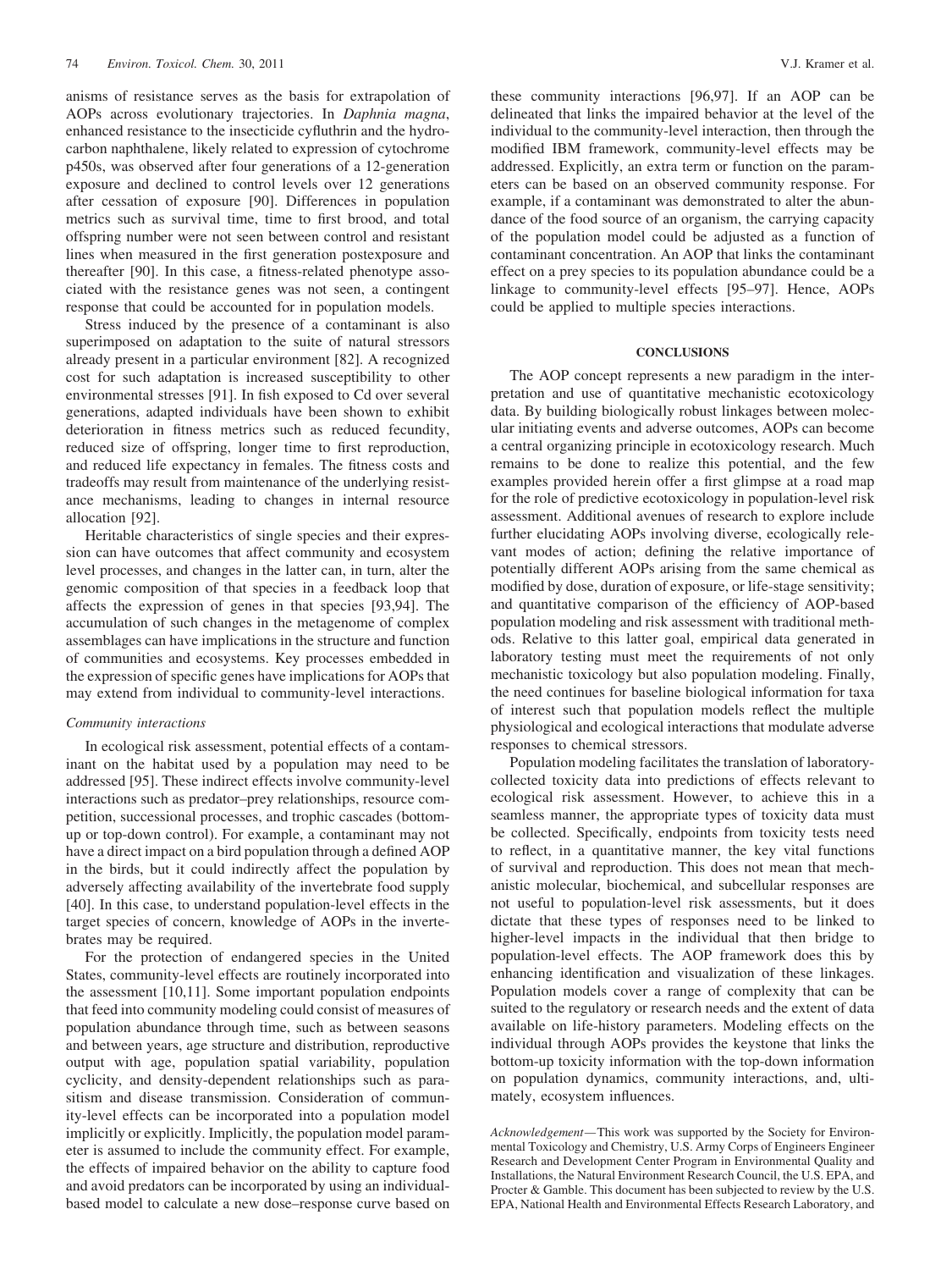Bridging adverse outcome pathways to population-level effect Environers Environ. Toxicol. Chem. 30, 2011 75

approved for publication. Approval does not signify that the contents reflect Agency views or policies.

#### **REFERENCES**

- 1. Krewski D. 2007. Toxicity Testing in the 21st Century: A Vision and a Strategy. Committee on Toxicity Testing and Assessment of Environmental Agents. National Academies Press, Washington, DC, USA.
- 2. Ankley GT, Bencic D, Breen M, Collette TW, Connolly R, Denslow ND, Edwards S, Ekman DR, Jensen KM, Lazorchak J, Martinovic D, Miller DH, Perkins EJ, Orlando EF, Garcia-Reyero N, Villeneuve D, Wang RL, Watanabe K. 2009. Endocrine disrupting chemicals in fish: developing exposure indicators and predictive models of effects based on mechanisms of action. Aquat Toxicol 92:168–178.
- 3. Bradbury SP, Feijtel TC, Van Leeuwen CJ. 2004. Meeting the scientific needs of ecological risk assessment in a regulatory context. Environ Sci Technol 38:463A–470A.
- 4. U.S. Environmental Protection Agency. 1998. Guidelines for ecological risk assessment. EPA/630/R-95/002F. Duluth, MN, USA.
- 5. Reiter L. 2005. Wildlife research strategy. EPA 600/R-04/050. U.S. Environmental Protection Agency, Research Triangle Park, NC.
- 6. European Commission Health and Consumer Protection Directorate-General. 2002. Draft working document guidance document on terrestrial ecotoxicology under council directive 91/414/EEC. SANCO/10329/2002 Rev. 2 Final. Brussels, Belgium.
- 7. Barnthouse LW, Munns WR, Sorenson MT. 2007. Population Level Ecological Risk Assessment. CRC, Boca Raton, FL, USA.
- 8. Ankley GT, Bennett RS, Erickson RJ, Hoff DJ, Hornung MW, Johnson RD, Mount DR, Nichols JW, Russom CL, Schmieder PK, Serrano JA, Tietge JE, Villeneuve DL. 2010. Adverse outcome pathways: A conceptual framework to support ecotoxicology research and risk assessment. Environ Toxicol Chem 29:730–741.
- 9. Villeneuve DL, Garcia-Reyero N. 2011. A vision and strategy for predictive ecotoxicology testing in the 21st century. Environ Toxicol Chem 30:1–8 (this issue).
- 10. U.S. Fish and Wildlife Service, National Oceanographic and Atmospheric Administration. 1994. Endangered and Threatened Wildlife and Plants: Notice of Interagency Cooperative Policy for Endangered Species Act Section 9-Prohibitions. Fed Reg: 59:34272.
- 11. National Oceanic and Atmospheric Administration. 1999. Endangered and threatened wildlife and plants: Definition of ''harm''. 50 CFR Part 222. Fed Reg 64: 60727-6073 2.
- 12. Ellis JB. 2000. Risk assessment approaches for ecosystem responses to transient pollution events in urban receiving waters. Chemosphere 41:85–91.
- 13. Bus JS, Canady RA, Collier TK, Owens JW, Pettit SD, Scholz NL, Street AC. 2007. The extension of molecular and computational information to risk assessment and regulatory decision making. In Benson WH, DiGiulio RT, eds Genomic Approaches for Cross-Species Extrapolation In Toxicology. SETAC Press, Pensacola, FL, USA, pp 151–175.
- 14. Bradbury SP, Russom CL, Ankley GT, Schultz TW, Walker JD. 2003. Overview of data and conceptual approaches for derivation of quantitative structure–activity relationships for ecotoxicological effects of organic chemicals. Environ Toxicol Chem 22:1789–1798.
- 15. Bart J. 1995. Acceptance criteria for using individual-based models to make management decisions. Ecol Appl 5:411–420.
- 16. Grimm V, Thorbek P, Schmolke A, Chapman P. 2009. State-of-the-art of ecological modelling for pesticide risk assessment: A critical review. In Thorbek P, Forbes VE, Heimbach F, Hommen U, Thulke H-H, van den Brink PJ, Wogram J, Grimm V, eds, Ecological Models for Regulatory Risk Assessments of Pesticides, Developing a Strategy for the Future. SETAC, Boca Raton, FL, USA, pp. 77–88.
- 17. Clark JS. 2007. Models for Ecological Data. Princeton University, Princeton, NJ, USA.
- 18. Clark J. 2003. Uncertainty and variability in demography and population growth: A hierarchical approach. Ecology 84:1370–1381.
- 19. Bennett RS, Etterson MA. 2007. Incorporating results of avian toxicity tests into a model of annual reproductive success. Integr Environ Assess Manag 3:498–507.
- 20. Rose KA, Adamack AT, Murphy CA, Sable SE, Kolesar SA, Craig JK, Breitburg DL, Thomas P, Brouwer MH, Cerco CF, Diamond S. 2009. Does hypoxia have population-level effects on coastal fish? Musing from the virtual world. J Exp Mar Biol Ecol 381:S188-S203.
- 21. Munns WR, Gervais J, Hoffman AA, Hommen U, Nacci DE, Nakamaru M, Sibly R, Topping CJ. 2008. Modeling approaches to population-level ecological risk assessment. In Barnthouse LW, Munns WR, Sorenson

MT, eds, Population-Level Ecological Risk Assessment. CRC, Boca Raton, FL, USA, pp 179–210.

- 22. Pastorok RA, Akcakaya R, Regan H, Ferson S, Bartell SM. 2003. Role of ecological modeling in risk assessment. Hum Ecol Risk Assess 9:939– 972.
- 23. Pastorok RA, Bartell SM, Ferson S, Ginzburg LR. 2002. Ecological Modeling in Risk Assessment: Chemical Effects on Populations, Ecosystems, and Landscapes. CRC, Boca Raton, FL, USA.
- 24. Thorbek P, Forbes VE, Heimbach F, Hommen U, Thulke H-H, Van den Brink PJ, Wogram J, Grimm V. 2009. Ecological Models for Regulatory Risk Assessments of Pesticides: Developing a Strategy for the Future. SETAC, Pensacola, FL, USA.
- 25. Wang M, Grimm V. 2010. Population models in pesticide risk assessment: Lessons for assessing population-level effects, recovery and alternative exposure scenarios from modelling a small mammal. Environ Toxicol Chem 29:1292–1300.
- 26. Ricker WE. 1954. Stock and recruitment. J Fish Res Board Canada 11:559–623.
- 27. Caswell H. 2001. Matrix Population Models: Construction, Analysis, and Interpretation, 2nd ed. Sinauer Associates, Sunderland, MA, USA.
- 28. Spromberg JA, Birge WJ. 2005. Modeling the effects of chronic toxicity on fish populations: The influence of life-history strategies. Environ Toxicol Chem 24:1532–1540.
- 29. Stark JD, Banks JE, Vargas R. 2004. How risky is risk assessment: The role that life history strategies play in susceptibility of species to stress. PNAS 101:732–736.
- 30. Caswell H. 2000. Life table response experiments in ecotoxicology. In Kammega J, Laskowski R, eds Demography in Ecotoxicology. John Wiley & Sons, New York, NY, USA, pp 43–55.
- 31. Wang M, Grimm V. 2007. Home range dynamics and population regulation: An individual-based model of the common shrew Sorex araneus. Ecol Model 205:397–405.
- 32. Railsback SF, Harvey BC. 2002. Analysis of habitat selection rules using an individual-based model. Ecology 83:1817–1830.
- 33. Nisbet RM, Mueller EB, Lika K, Kooijman SALM. 2000. From molecules to ecosystems through dynamic energy budgets. J Anim Ecol 69:913–926.
- 34. Jager T, Heugens EH, Kooijman SA. 2006. Making sense of ecotoxicological test results: towards application of process-based models. Ecotoxicology 15:305–314.
- 35. Maciorowski HD, Clarke RM. 1980. Advantages and disadvantages of using invertebrates in toxicity testing. In Buikeman AL, Cairns J, eds Aquatic Invertebrate Bioassays. STP 715. American Society for Testing and Materials, Philadelphia, PA, pp 36–47.
- 36. Hahn ME. 1998. Mechanisms of innate and acquired resistance to dioxinlike compounds. Rev Toxicol 2:395–443.
- 37. Karchner SI, Franks DG, Kennedy SW, Hahn ME. 2006. The molecular basis for differential dioxin sensitivity in birds: role of the aryl hydrocarbon receptor. Proc Natl Acad Sci U S A 103:6252–6257.
- 38. Leeuwen CJ, Vermeire TG. 2007. Risk Assessment of Chemicals: An Introduction 2nd ed. Springer, Heidelberg, Germany.
- 39. Suter GW, Efroymson RA, Sample BE, Jones DS. 2000. Ecological Risk Assessments for Contaminated Sites. CRC, Boca Raton, FL, USA.
- 40. Mesa MG, Poe TP, Gadomski DM, Petersen JH. 1994. Are all prey created equal? A review and synthesis of differential predation on prey in substandard condition. *J Fish Biol* 45 (suppl A): 81-96.
- 41. Zheng W, Strobeck C, Stacey N. 1997. The steroid pheromone 4 pregnen-17,20ss-diol-3-one increases fertility and paternity in goldfish. J Exp Biol 200:2833–2840.
- 42. Jacob A, Evanno G, Renai E, Sermier R, Wedekind C. 2009. Male body size and breeding tubercles are both linked to intrasexual dominance and reproductive success in the minnow. Anim Behav 77:823–829.
- 43. Alvarez Mdel C, Murphy CA, Rose KA, McCarthy ID, Fuiman LA. 2006. Maternal body burdens of methylmercury impair survival skills of offspring in Atlantic croaker (Micropogonias undulatus). Aquat Toxicol 80:329–337.
- 44. Relyea RA. 2003. Predator cues and pesticides: A double dose of danger for amphibians. Ecol Appl 13:1515–1521.
- 45. Churchfield S, Hollier J, Brown VK. 1995. Population dynamics and survivorship patterns in the common shrew Sorex araneus in Southern England. Acta Theriol 40:53–68.
- 46. Morand S, Harvey PH. 2000. Mammalian metabolism, longevity and parasite species richness. Proc Biol Sci 267:1999–2003.
- 47. DeAngelis DL, Mooij WM. 2005. Individual-based modeling of ecological and evolutionary processes. Annu Rev Ecol Evol Syst 36:147–168.